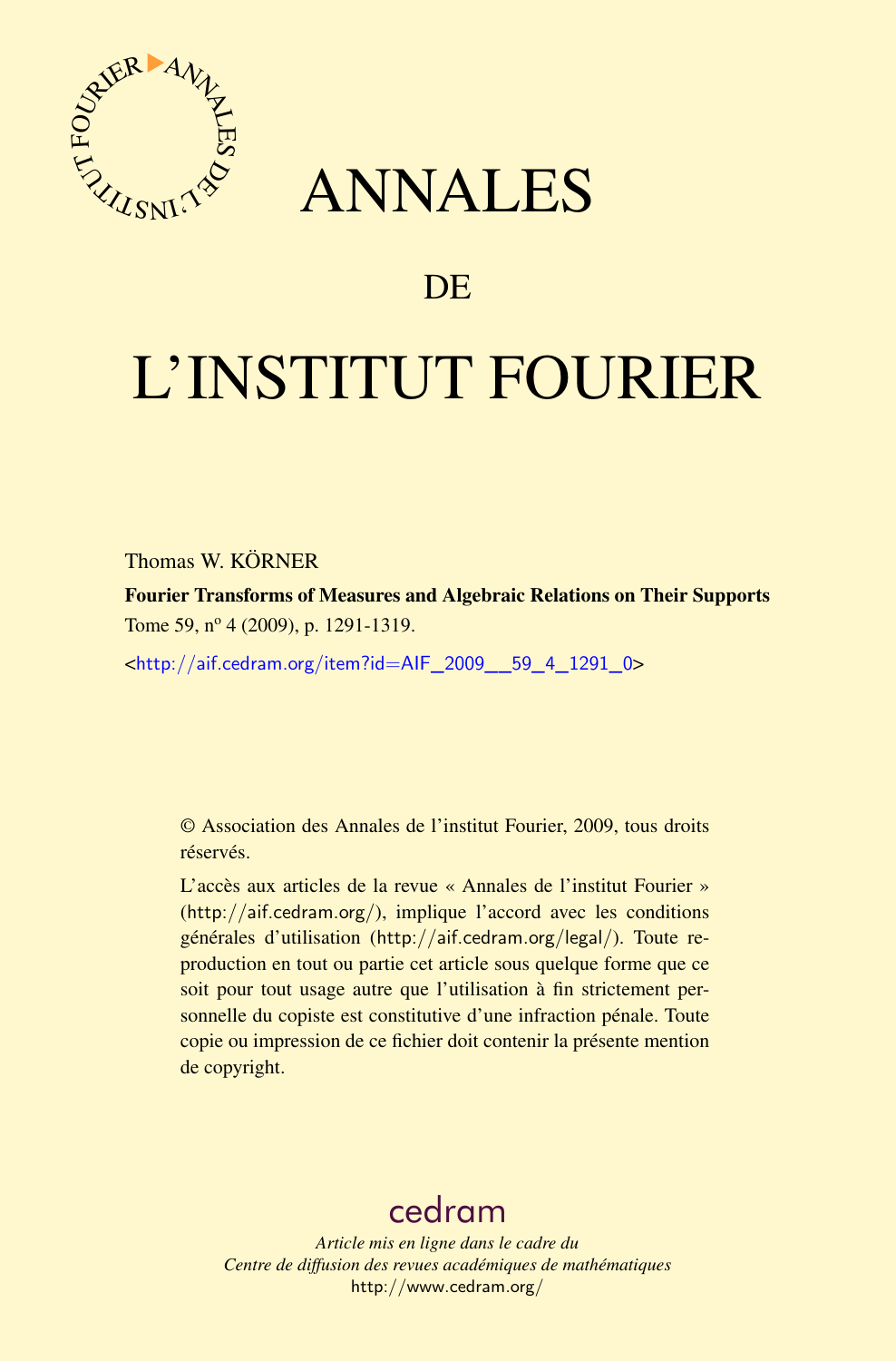### FOURIER TRANSFORMS OF MEASURES AND ALGEBRAIC RELATIONS ON THEIR SUPPORTS

**by Thomas W. KÖRNER**

ABSTRACT. — We investigate the relation between the rate of decrease of a Fourier transform and the possible algebraic relations on its support.

Résumé. — Si la transformée de Fourier d'une mesure décroît rapidement alors le support ne satisfait que très peu des relations algèbriques.

#### **1. Non-technical introduction**

This paper is fairly technical but deals with natural questions.

We work on the circle  $\mathbb{T} = \mathbb{R}/\mathbb{Z}$ . A well known result tells us that, if a set E has positive Lebesgue measure, then  $E + E$  contains an interval. It follows that there exist  $x, y \in E$  and integers m and n satisfying some non-trivial equation

$$
mx + ny = 0.
$$

In other words, if a set has positive Lebesgue measure, it must be rich in short algebraic relations.

A closely related argument shows that any Borel measure  $\mu$  whose Fourier transform  $\hat{\mu}(r)$  tends fairly rapidly to zero must have a support which is rich in fairly short algebraic relations. More specifically, if  $\hat{\mu}(r) = O(|r|^{-\epsilon - q^{-1}})$ , then we can find  $x_i \in \text{supp } \mu$  and integers  $m_i$  satisfying some non-trivial equation

$$
\sum_{j=1}^{q} m_j x_j = 0.
$$

*Math. classification:* 42A16.

*Keywords:* Convolution, Fourier series.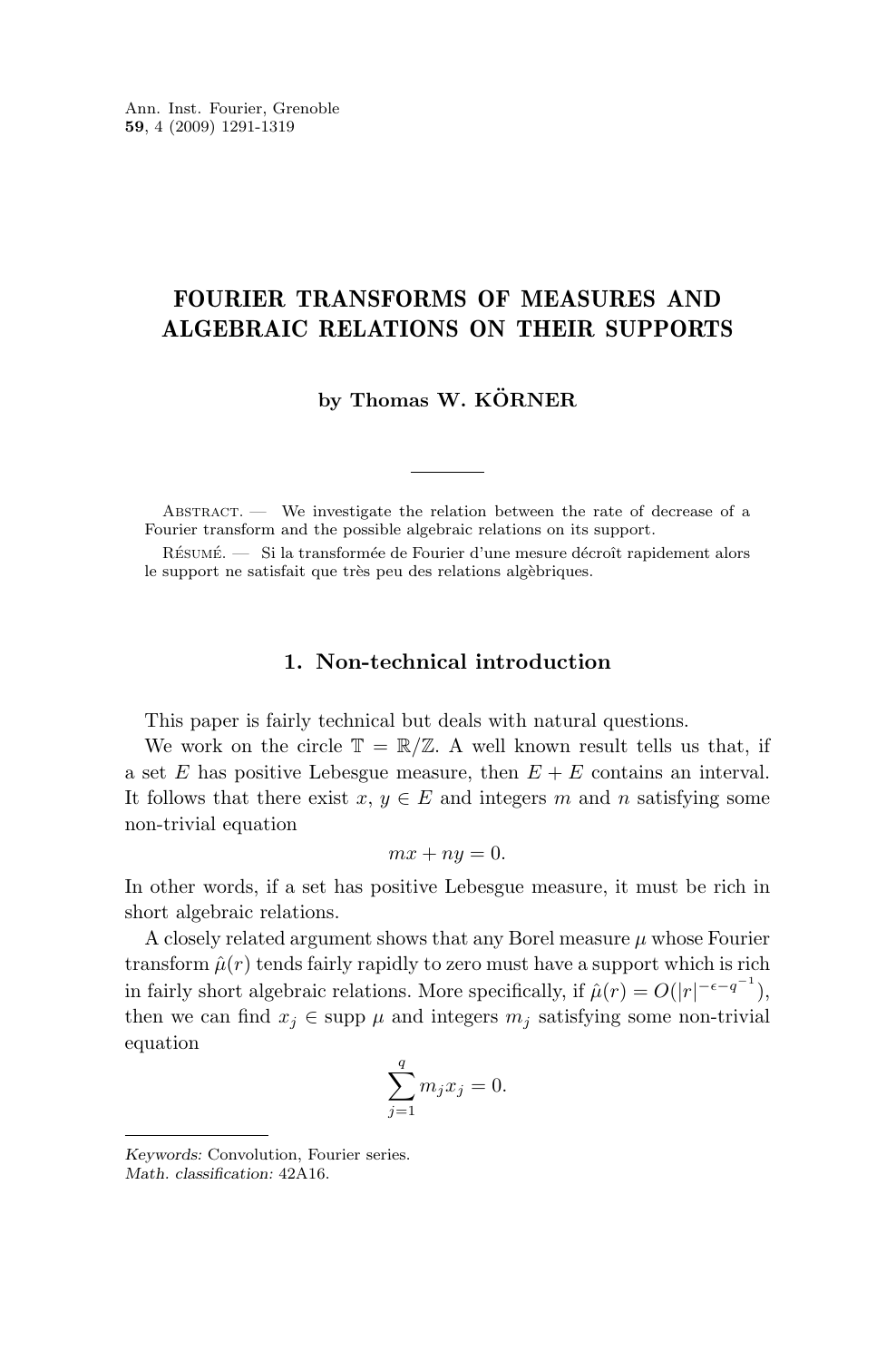In an earlier paper, I used a fairly simple probabilistic argument to construct a Borel measure  $\mu$  such that  $\hat{\mu}(r) = O(|r|^{e-2^{-1}q^{-1}})$ , but there do not exist  $x_i \in \text{supp } \mu$  and integers  $m_i$  satisfying some non-trivial equation

$$
\sum_{j=1}^{q} m_j x_j = 0.
$$

There is a large gap between the results of the two paragraphs and both seem 'natural'. However, in Theorem [2.4,](#page-4-0) I show that that, by using more complicated probabilistic arguments, we can construct a Borel measure  $\mu$ such that  $\hat{\mu}(r) = O(|r|^{\epsilon - 2^{-1}q^{-1}})$ , but there do not exist  $x_j \in \text{supp }\mu$  and integers  $m_i$  satisfying some non-trivial equation

$$
\sum_{j=1}^{q+1} m_j x_j = 0.
$$

If  $\epsilon$  is small, the set

$$
\left\{\sum_{j=1}^{q+1} x_j \,:\, x_j \in \text{supp } \mu \right\}
$$

has positive Lebesgue measure and this suggests that the new result is close to best possible or, at least, that it will be quite hard to improve.

On the other hand, if we deal with sets, I show (in Theorem [2.6\)](#page-5-0) how to construct a closed set E such that the q-fold sum  $E + E + \cdots + E$  has positive Lebesgue measure but there do not exist  $x_i \in \text{supp } \mu$  and integers  $m_i$  satisfying some non-trivial equation

$$
\sum_{j=1}^{2q-1} m_j x_j = 0.
$$

#### **2. Technical introduction**

As stated earlier, we work on the circle  $\mathbb{T} = \mathbb{R}/\mathbb{Z}$ . All measures will be Borel measures and m will denote the Lebesgue measure. If  $\mu$  is a measure, we write

$$
\mu_{[q]} = \mu * \mu * \cdots * \mu
$$

for the q-fold convolution of  $\mu$  with itself and

$$
E_{[q]} = E + E + \dots + E = \left\{ \sum_{j=1}^{q} x_j : x_j \in E \right\}.
$$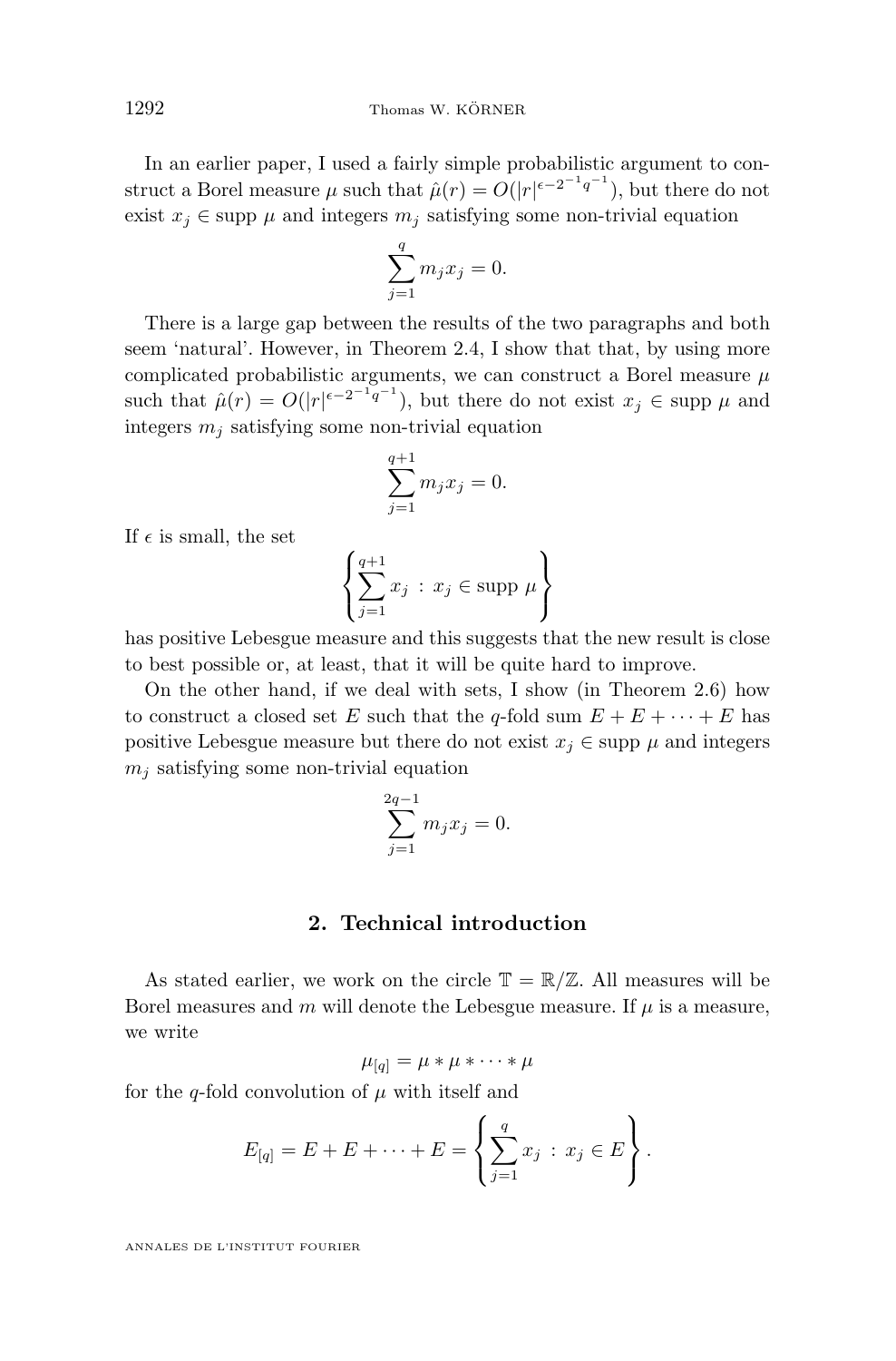<span id="page-3-0"></span>As usual  $||f||_1 = \int_{\mathbb{T}} |f(t)| dt$ .

This paper, like its predecessor [\[4\]](#page-29-0), centres round the following two simple observations.

LEMMA 2.1. — *Suppose that*  $\mu$  *is a non-zero measure with support*  $E$ *.* 

(i) If  $\sum_{r=-\infty}^{\infty} |\hat{\mu}(r)|^q$  converges, then there exists a non-trivial interval I *such that every*  $x \in I$  *can be written* 

$$
x = x_1 + x_2 + \dots + x_q
$$

*with*  $x_j \in E$ *.* 

(ii) If  $\sum_{r=-\infty}^{\infty} |\hat{\mu}(r)|^{2q}$  converges, then there exists a set A of strictly pos*itive Lebesgue measure such that every* x ∈ A *can be written*

$$
x = x_1 + x_2 + \dots + x_q
$$

*with*  $x_j \in E$ *.* 

*Proof. —*

(i) Observe that

$$
|\hat{\mu}_{[q]}(r)| = |\hat{\mu}(r)|^q
$$

so  $d\mu_{[q]} = fdm$  where f has an absolutely convergent Fourier series and so is continuous. The support of f contains a non-trivial interval I and

$$
supp f = supp \mu_{[q]} \subseteq \{x_1 + x_2 + \cdots + x_q : x_j \in E\}.
$$

(ii) Observe that  $d\mu_{[q]} = fdm$  where  $f \in L^2(m)$  and argue much as in (i).

As I remarked earlier, part (i) of the next lemma is extremely well known, but, although part (ii) is a simple consequence, I do not know if it has been observed before.

Lemma 2.2. — *(i) If* E *has strictly positive Lebesgue measure, then* E + E *contains a non-trivial interval.*

*(ii) If* E *has strictly positive Lebesgue measure, then we can find a nontrivial interval* I *such that, whenever*  $x \in I$ *, the equation* 

$$
x_1 + x_2 = x
$$

*has uncountably many distinct solutions with*  $x_1, x_2 \in E$ .

 $\Box$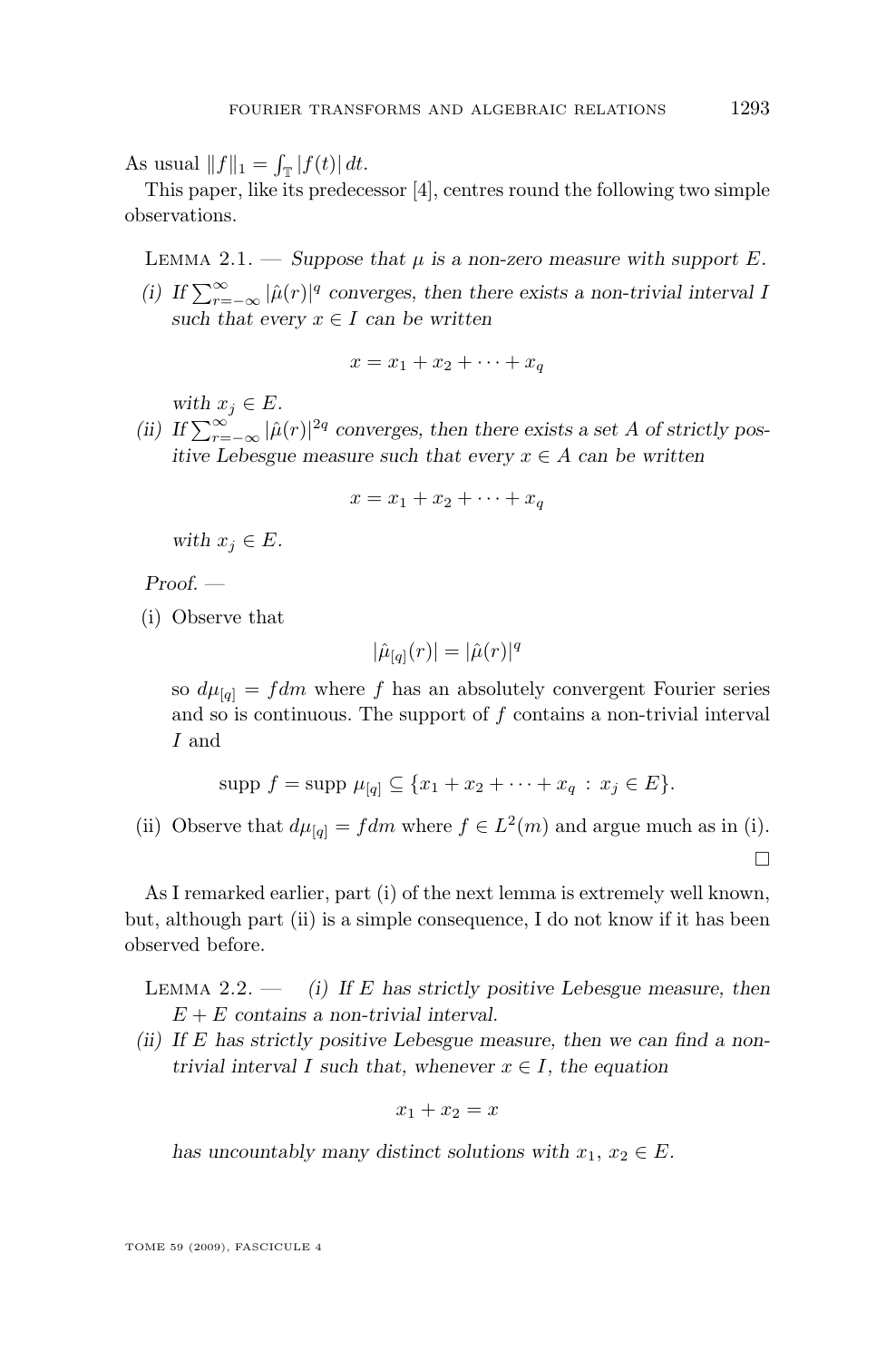<span id="page-4-0"></span>*Proof. —*

- (i) If E has strictly positive Lebesgue measure then we can find a closed set  $E^* \subseteq E$  with  $E^*$  having strictly positive measure. Thus, without loss of generality, we may assume that  $E$  is closed. We now know that the indicator function  $\mathbb{I}_E$  is a nontrivial  $L^2(m)$  function so  $\sum_{j=-\infty}^{\infty} |\hat{I}_{E}(j)|^2$  converges and we may apply Lemma [2.1](#page-3-0) (i).
- (ii) Suppose that the result is false. Then each interval  $I$  contains a point y such that the equation

$$
x_1 + x_2 = y
$$

has only countably many distinct solutions with  $x_1, x_2 \in E$ . Thus we can find a countable dense sequence  $y_j$  and associated countable sets  $E_i$  such that, if

$$
x_1 + x_2 = y_j
$$

with  $x_1, x_2 \in E$  then  $x_1, x_2 \in E_j$ . Now observe that  $E \setminus \bigcup_{j=1}^{\infty} E_j$  is a set of strictly positive Lebesgue measure disobeying the conclusions of (i) which is impossible

 $\Box$ 

Since every non-trivial interval contains a rational, Lemma [2.1](#page-3-0) (i) implies the following result.

LEMMA 2.3. — *Suppose that*  $\mu$  *is a non-zero measure on*  $\mathbb{T}$  *and* q *is a positive integer such that we can find an*  $\alpha > 1/q$  *and an*  $A > 0$  *with* 

$$
|\hat{\mu}(r)| \leqslant A|r|^{-\alpha}
$$

*for all*  $r \neq 0$ *. Then we can find distinct points*  $x_1, x_2, \ldots, x_q \in \text{supp } \mu$  *and*  $m_i \in \mathbb{Z}$ , not all zero, such that

$$
\sum_{j=1}^{q} m_j x_j = 0.
$$

In this paper we show how to prove the following result in the other direction.

THEOREM 2.4. — If q is an integer with  $q \geq 1$  and  $\psi : \mathbb{N} \to \mathbb{R}$  is a *sequence of strictly positive numbers such that*  $\psi(r) \to \infty$  *as*  $r \to \infty$ *, then there exists a probability measure* µ *such that*

$$
|\hat{\mu}(r)| \leqslant |r|^{-1/(2q)} \big(\log(1+|r|)\big)^{1/2} \psi(|r|)
$$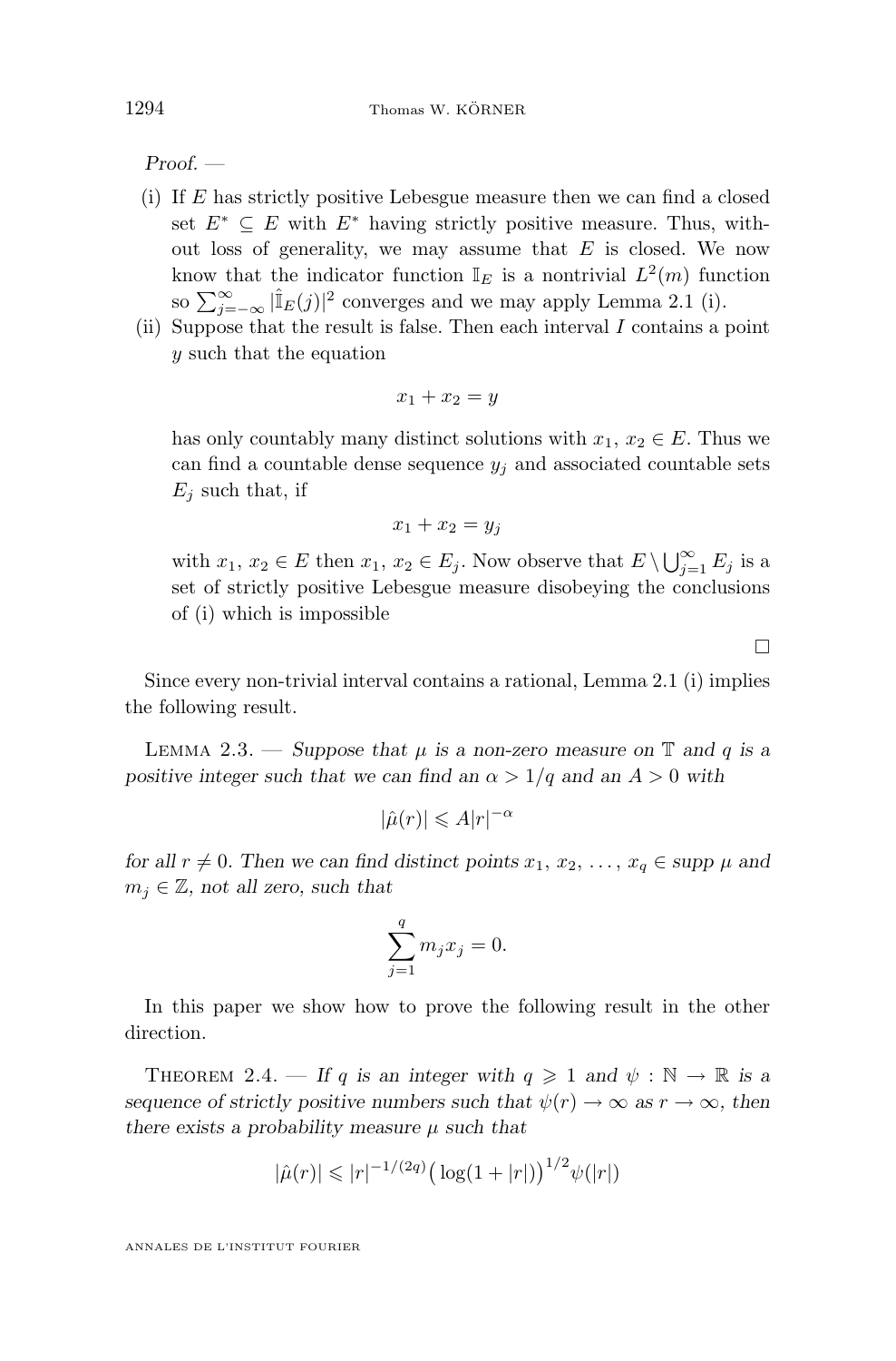<span id="page-5-0"></span>*for all*  $r \neq 0$ *, but, given distinct points*  $x_1, x_2, \ldots, x_{q+1} \in \text{supp } \mu$ *, the only solution to the equation*

$$
\sum_{j=1}^{q+1} m_j x_j = 0
$$

with  $m_i \in \mathbb{Z}$  *is the trivial solution*  $m_1 = m_2 = \cdots = m_{q+1} = 0$ *.* 

In [\[4\]](#page-29-0) we proved a similar result with the equation  $\sum_{j=1}^{q+1} m_j x_j = 0$  replaced by  $\sum_{j=1}^{q} m_j x_j = 0$ . Earlier I explained why the new result might be substantially more difficult to prove than the old. Observe that if, for example,  $\psi(r) = (\log(1+|r|))^{1/2}$ , then, by Lemma [2.1,](#page-3-0)

$$
\left\{\sum_{j=1}^{q+1} x_j : x_j \in \text{supp } \mu \right\}
$$

must have strictly positive Lebesgue measure.

The key lemma in our proof is the following.

LEMMA 2.5. — Let q be an integer with  $q \geq 1$  and  $\psi : \mathbb{N} \to \mathbb{R}$  be a *sequence of strictly positive numbers such that*  $\psi(r) \to \infty$  *as*  $r \to \infty$ *.* 

*Suppose*  $\mathbf{m} \in \mathbb{Z}^{q+1} \setminus \{0\}$  *and* N *is a positive integer such that* 

$$
N \geqslant 12 \left( q + 1 + \sum_{j=1}^{N} |m_j| \right).
$$

*Then, given closed intervals*  $I_j = \left[ (n_j - \frac{1}{2})/N, (n_j + \frac{1}{2})/N \right]$ *, with*  $n_j$  *an integer, such that*

$$
\left|\frac{n_j}{N} - \frac{n_k}{N}\right| \geqslant \frac{6}{N} \text{ for } 1 \leqslant j < k \leqslant q + 1
$$

and  $\epsilon > 0$ , we can find an infinitely differentiable function f with the *following properties.*

- *(i)*  $f(t) \geq 0$  *for all*  $t \in \mathbb{T}$ *.*
- $(ii) \hat{f}(0) = 1.$
- *(iii)*  $| \hat{f}(r) | \le |r|^{-1/(2q)} \big( \log(1+|r|) \big)^{1/2} \psi(|r|)$  for all  $r \ne 0$ .
- *(iv) If*  $x_j$  ∈ *supp*  $f ∩ I_j$  *then*

$$
\sum_{j=1}^{q+1} m_j x_j \neq 0.
$$

*(v)* If  $x \in \mathbb{T}$  *we can find a*  $y \in \text{supp } f$  *with*  $|x - y| < \epsilon$ *.* 

If we deal with sets rather than measures we have the following result which excludes a natural conjecture.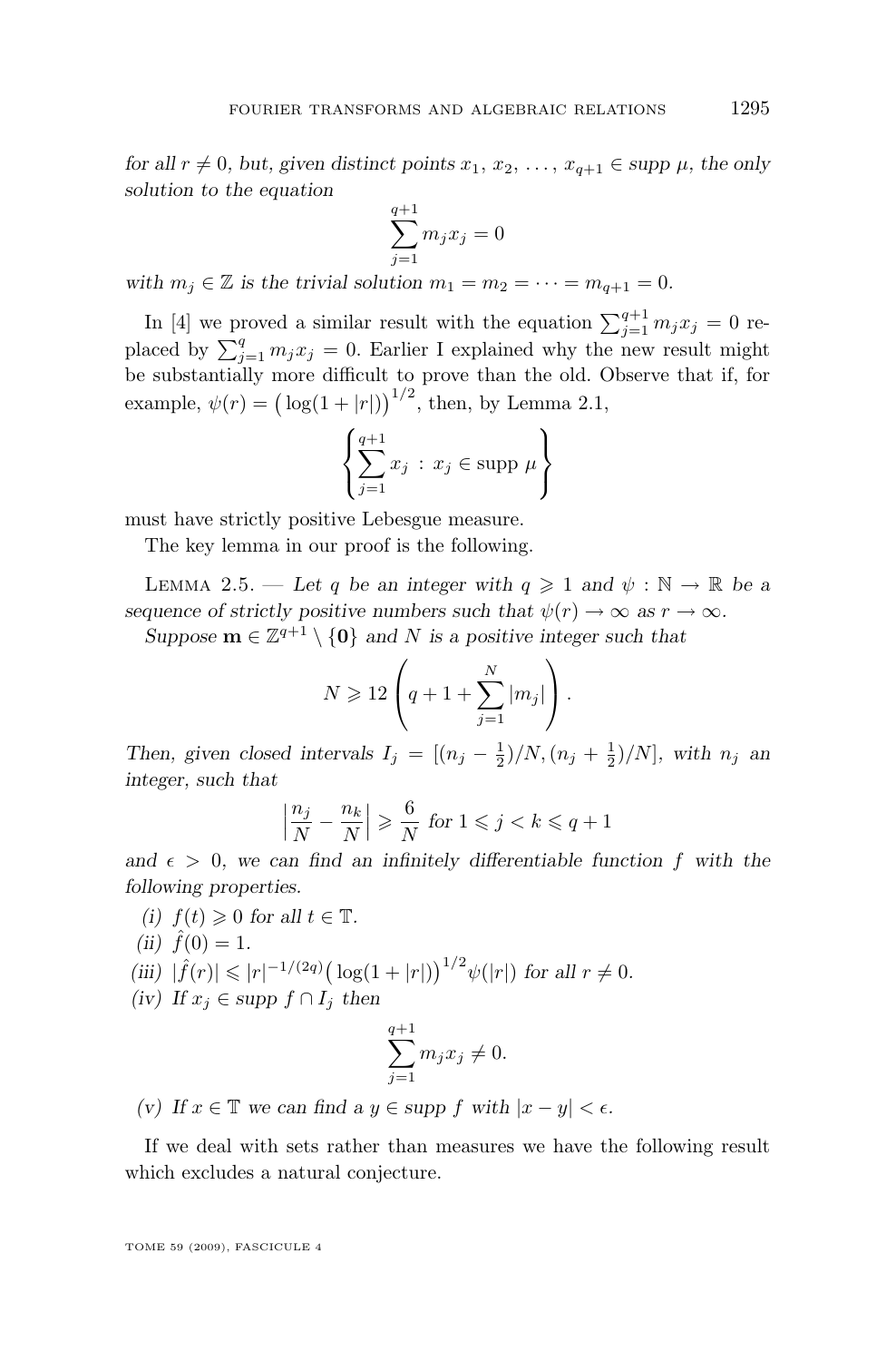THEOREM 2.6. — If q is an integer with  $q \geq 1$ , then we can find a closed *set* E *with the following properties.*

- *(i)*  $E_{[q]}$  has strictly positive Lebesgue measure.
- *(ii) The equation*

$$
\sum_{j=1}^{2q-1} m_j x_j = 0
$$

*has no non-trivial solution with*  $m_j \in \mathbb{Z}$  *and the*  $x_j$  *distinct points of* E*.*

The  $\mu$  we construct in the proof of Theorem [2.4](#page-4-0) also has the property described in the next lemma, which furnishes a complement to Lemma [2.1](#page-3-0) (ii).

LEMMA 2.7. — If q is an integer with  $q \geq 1$  and  $\psi : \mathbb{N} \to \mathbb{R}$  is a sequence *of positive numbers such that*  $\psi(r) \to \infty$  *as*  $r \to \infty$ *, then there exists a probability measure* µ *such that*

$$
|\hat{\mu}(r)| \leqslant |r|^{-1/(2q)} \big( \log(1+|r|) \big)^{1/2} \psi(|r|)
$$

*for all*  $r \neq 0$ *, but the set* 

$$
\left\{\sum_{j=1}^{q} m_j x_j : x_j \in \text{supp }\mu, \ m_j \in \mathbb{Z}\right\}
$$

*has Lebesgue measure zero.*

However, the method of [\[4\]](#page-29-0) can be easily adapted to give a much simpler proof of this result.

Since the proof of Theorem [2.6](#page-5-0) is substantially simpler than that of Theorem [2.4](#page-4-0) we shall devote the next two sections to its proof. We give the fairly routine proof of Theorem [2.4](#page-4-0) from Lemma [2.5](#page-5-0) in section [5](#page-13-0) and devote the rest of the paper to the proof of Lemma [2.5.](#page-5-0)

Like many others of my papers, this one owes a great deal to two remarkable papers [\[2\]](#page-28-0) and [\[3\]](#page-28-0) of Kaufman.

#### **3. Sums and algebraic relations**

We shall prove Theorem [2.6](#page-5-0) by a Baire category argument. We use the Hausdorff metric  $d_{\mathcal{F}}$  defined in the next lemma.

Definition 3.1. — *Consider the space* F *of non-empty closed subsets of* T*. We set*

$$
d_{\mathcal{F}}(E, F) = \sup_{e \in E} \inf_{f \in F} |e - f| + \sup_{f \in F} \inf_{e \in E} |e - f|.
$$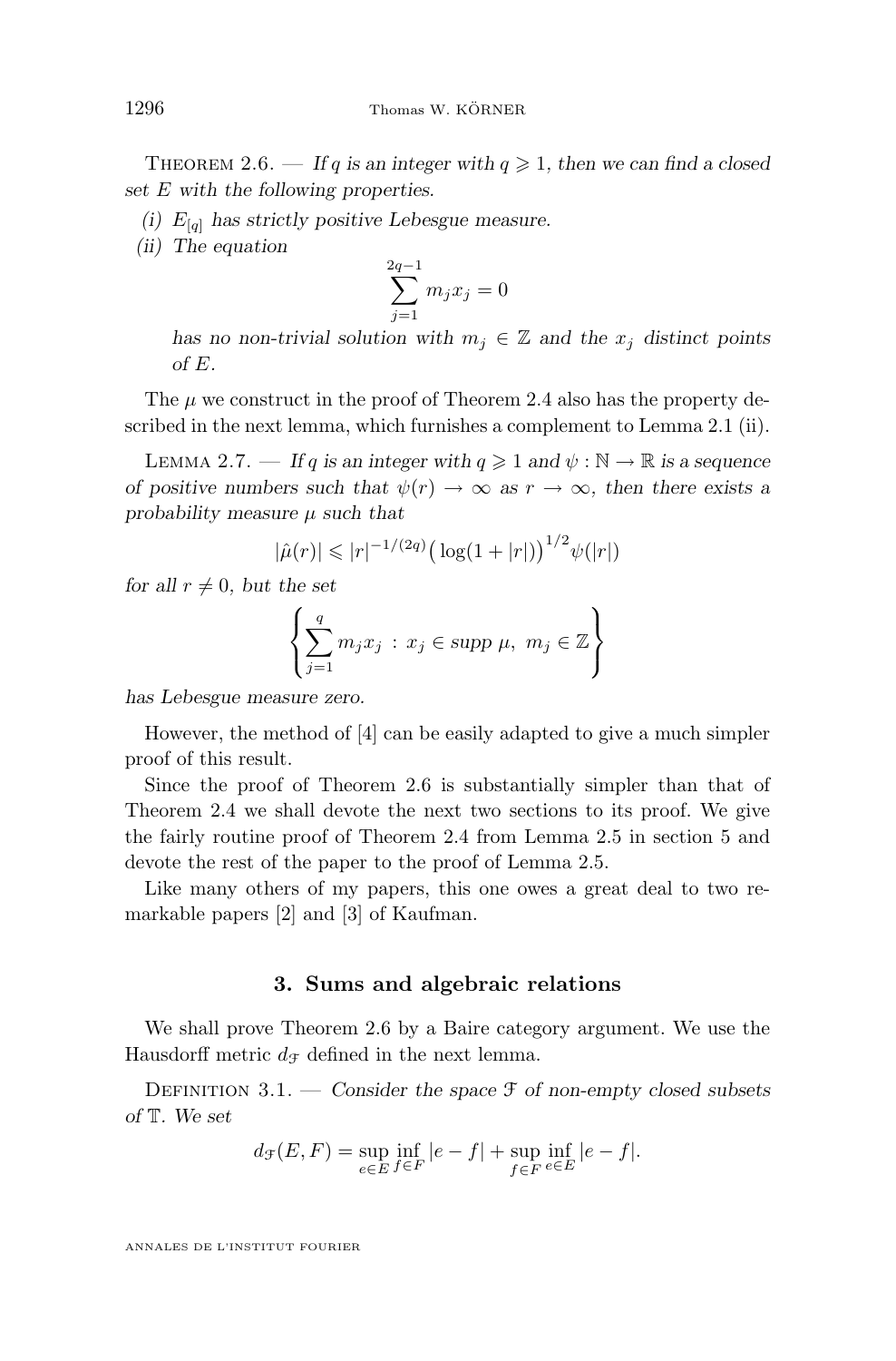<span id="page-7-0"></span>It is well known that  $(\mathcal{F}, d_{\mathcal{F}})$  is a complete metric space. (See, for example, Chapter II §21 VII and Chapter III §33 IV of [\[5\]](#page-29-0).)

We need he following remarks.

LEMMA  $3.2.$  — *(i)* If E, F, G and H are closed then

 $d_{\mathfrak{T}}(E + F, G + H) \leq d_{\mathfrak{T}}(E, G) + d_{\mathfrak{T}}(F, H).$ 

*(ii) Suppose*  $E_n$ *,*  $F_n$ *,*  $E$  *and*  $F$  *are closed sets with* 

 $d_{\mathcal{F}}(E_n, E), d_{\mathcal{F}}(F_n, F) \rightarrow 0.$ 

*Then*  $d_{\mathcal{F}}(E_n + F_n, E + F) \to 0$  *as*  $n \to \infty$ *.* 

*(iii) Suppose*  $E_n$  *and*  $E$  *are closed sets with*  $d_{\mathcal{F}}(E_n, E) \rightarrow 0$ *. Then* 

$$
m(E) \geqslant \limsup_{n \to \infty} m(E_n).
$$

*Proof. —*

(i) Observe that, if  $e \in E$ ,  $f \in F$ ,  $q \in G$  and  $h \in H$ ,

$$
|(e+f) - (g+h)| \leq |e - g| + |f - h|
$$

so, if  $e \in E$ ,  $f \in F$ ,

$$
\inf_{e \in E, f \in F} |(e + f) - (g + h)| \le \inf_{e \in E} |e - g| + \inf_{f \in F} |f - h|
$$

whence

$$
\sup_{g\in G,\,h\in H}\inf_{e\in E,\,f\in F}|(e+f)-(g+h)|\leq \sup_{g\in G}\inf_{e\in E}|e-g|+\sup_{h\in H}\inf_{f\in F}|f-h|.
$$

- (ii) This follows directly from (i).
- (iii) Given  $\epsilon > 0$ , we can find an  $\eta > 0$  such that

$$
m(E+(-\eta,\eta)) < m(E) + \epsilon.
$$

When  $n$  is sufficiently large,

$$
E_n \subseteq E + (-\eta, \eta)
$$

so

$$
m(E_n) < m(E) + \epsilon.
$$

Thus  $\limsup_{n\to\infty} m(E_n) \leqslant m(E) + \epsilon$  for all  $\epsilon$  and the result follows.

 $\Box$ 

DEFINITION 3.3. — If  $q \ge 1$ , we define  $\mathcal{H} = \mathcal{H}_q$  to be the subspace of  $\mathcal{F}$ *consisting of those closed sets for which*  $m(E_{[q]}) \geq 1/2$  *with the inherited metric*  $d_{\mathcal{H}} = d_{\mathcal{F}} | \mathcal{H} \times \mathcal{H}$ *.*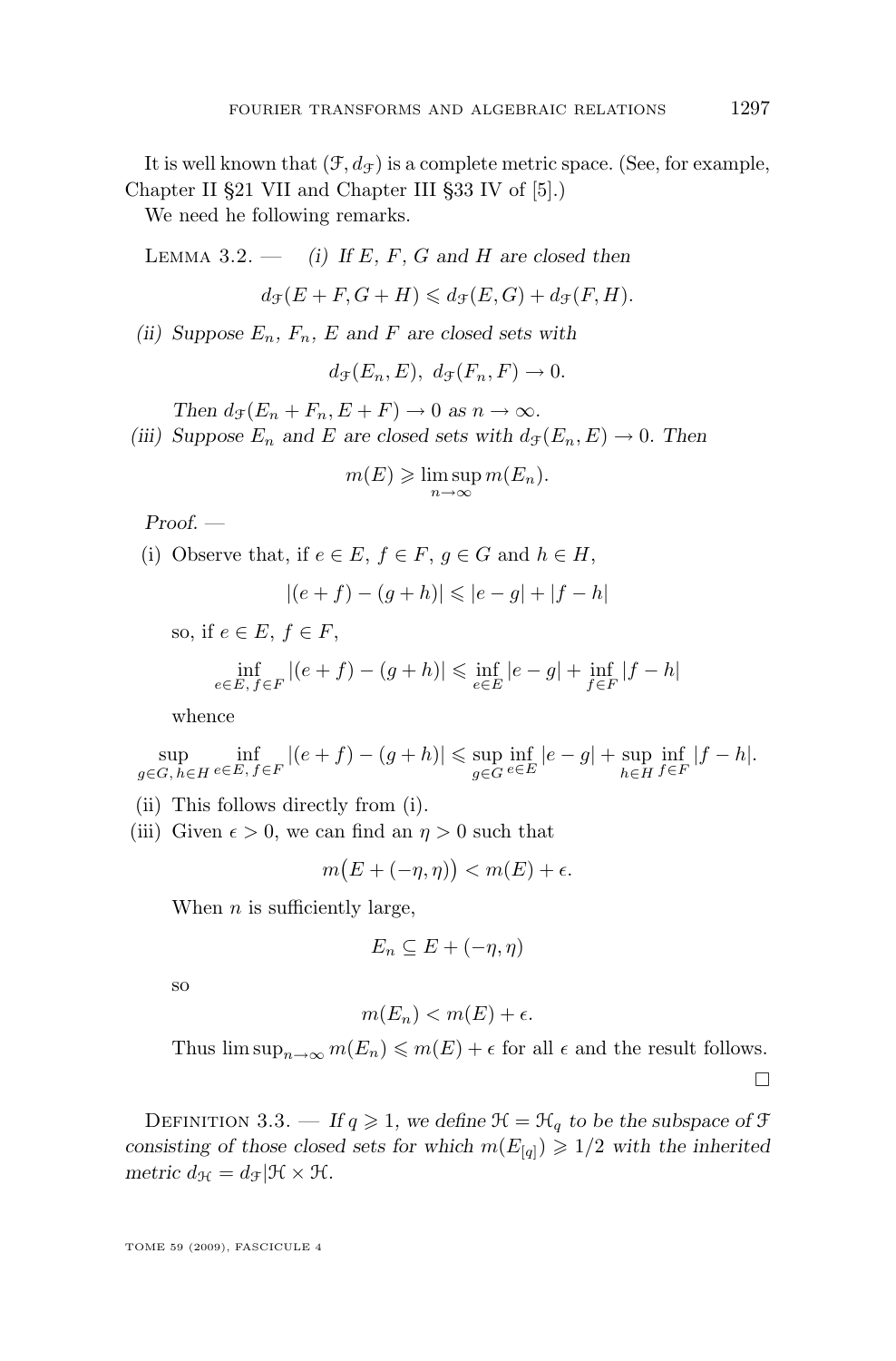<span id="page-8-0"></span>Lemma [3.2](#page-7-0) tells us that  $\mathcal H$  is a closed subspace of  $\mathcal F$  and so  $(\mathcal H, d_{\mathcal H})$  is a complete metric space. Since  $(\mathbb{T}, m) \in \mathcal{H}$ , the space  $\mathcal H$  is non-empty.

We can thus deduce Theorem [2.6](#page-5-0) from the Baire category version.

THEOREM 3.4. — The collection of  $E \in \mathcal{H}$  such that the equation

$$
\sum_{j=1}^{2q-1} m_j x_j = 0
$$

*has a non-trivial solution with*  $m_i \in \mathbb{Z}$  *and the*  $x_i$  *distinct points of* E *is of first category.*

Since  $\mathbb{Z}^{2q-1}$  is countable, Theorem 3.4 follows in turn from the simpler result.

LEMMA 3.5. — Let **m** ∈  $\mathbb{Z}^{2q-1} \setminus \{0\}$  and  $N \ge 1$ . Let  $\mathcal{E}(\mathbf{m}, N)$  be the *collection of of*  $E \in \mathcal{H}$  *such that the equation* 

 $\alpha$ .

$$
\sum_{j=1}^{2q-1} m_j x_j = 0
$$

*has a solution with*  $x_j \in E$  [ $1 \leq j \leq 2q - 1$ ] *and* 

$$
|x_j - x_k| \geqslant N^{-1} \text{ for } 1 \leqslant j < k \leqslant 2q - 1.
$$

Then  $\mathcal{E}(\mathbf{m}, N)$  *is closed and has dense complement.* 

We split the proof of Theorem 3.4 into two parts, the easy Lemma 3.6 and the harder Lemma [3.7.](#page-9-0)

LEMMA 3.6. − *Suppose* **m** ∈  $\mathbb{Z}^{2q-1} \setminus \{0\}$  *and*  $N \ge 1$ *. Then*  $\mathcal{E}(\mathbf{m}, N)$  *is*  $open$  in  $H$ .

*Proof.* — We show that the complement of  $\mathcal{E}(\mathbf{m}, N, \mathbf{I})$  is closed. Suppose that  $E_n \notin \mathcal{E}(\mathbf{m}, N, \mathbf{I})$  and  $d(E_n, E) \to 0$  as  $n \to \infty$  Then we can find  $\mathbf{x}(n) \in E_n^{2q-1}$  such that  $|x_j(n) - x_i(n)| \geq N^{-1}$  for all  $i \neq j$  and

$$
\sum_{j=1}^{2q-1} m_j x_j(n) = 0.
$$

The Bolzano–Weierstrass theorem tells us that, by extracting a subsequence if necessary, we may suppose that  $x_i(n) \to x_i$  as  $n \to \infty$  for each  $1 \leq i \leq$  $2q-1$ . Now  $|x_j - x_i| \geq N^{-1}$  for all  $i \neq j$  and

$$
\sum_{j=1}^{2q-1} m_j x_j = 0.
$$

Thus  $E_n \notin \mathcal{E}(\mathbf{m}, N)$ .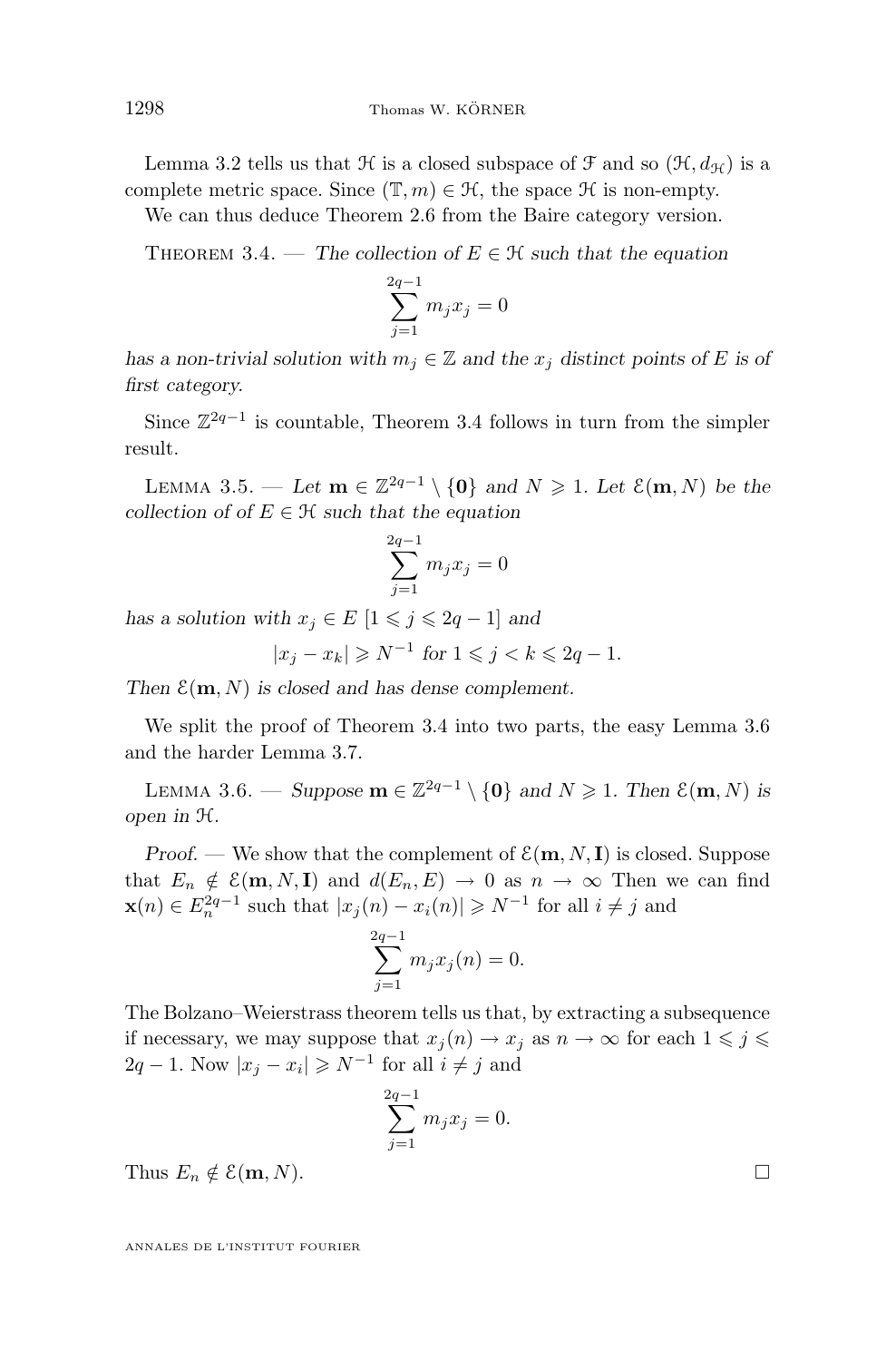<span id="page-9-0"></span>Thus our proof of Theorem [3.4](#page-8-0) reduces to proving the following result.

LEMMA 3.7. — Let  $\mathbf{m} \in \mathbb{Z}^{2q-1} \setminus \{\mathbf{0}\}\$ , let  $\delta > 0$  and let  $\epsilon > 0$ . Then, given  $E \in \mathcal{H}$  *we can find an*  $F \in \mathcal{H}$  *with*  $d_{\mathcal{H}}(E, F) < \epsilon$  *such that the equation*

$$
\sum_{j=1}^{2q-1} m_j x_j = 0
$$

*has no solution with*  $x_j \in E$  [ $1 \leq j \leq 2q - 1$ ] *and* 

$$
|x_j - x_k| \geq \delta \text{ for } 1 \leq j < k \leq 2q - 1.
$$

#### **4. Completion of the proof of the theorem on sums**

The main step in the construction for Lemma 3.7 is the following.

LEMMA 4.1. — *Suppose*  $E_1, E_2, \ldots E_q$  are closed subsets of  $\mathbb T$  such that  $m(E_1 + E_2 + \cdots + E_n) \geq 1/2.$ 

*Then, given*  $\epsilon_1 > 0$  *and*  $\mathbf{m} \in \mathbb{Z}^{2q-1} \setminus \{\mathbf{0}\}\$ *, we can find*  $F_1, F_2, \ldots F_q$  closed *subsets of*  $\mathbb{T}$  *and*  $\epsilon_2 > 0$  *with the following properties.* 

- *(i)*  $m(F_1 + F_2 + \cdots + F_q) \geq 1/2$ .
- (ii) The Hausdorff distance  $d_{\mathcal{F}}(E_i, F_i) < \epsilon_1$  for  $1 \leqslant j \leqslant q$ .
- *(iii) If*  $x_1 \in \bigcup_{s=1}^q F_s$   $x_r \in \bigcup_{s=2}^q F_s$  for  $2 \leq r \leq 2q 1$ ,  $|x_r y_r| \leq \epsilon_2$  for  $1 \leq r \leq 2q - 1$  *and*  $|y_j - y_k| \geq \delta$  for  $1 \leq j \leq k \leq 2q - 1$ *, we have*  $\sum_{ }^{2q-1}$  $j=1$  $m_jy_j\neq 0.$

*Proof.* — Choose  $0 < \gamma < \epsilon_1/4$ . We observe that the collection of open sets

$$
(E_1 + (\gamma, -\gamma)) + E_2 + \cdots + E_q
$$

form an open cover of the compact set

$$
E_1 + E_2 + \cdots + E_{q-1} + E_q.
$$

We can thus find a finite collection of points

$$
\mathbf{e}(r) \in E_2 \times E_3 \times \cdots \times E_q \qquad [1 \leq r \leq N]
$$

such that

$$
\bigcup_{r=1}^{N} \left( \sum_{j=2}^{q} e_j(r) + (E_1 + (\gamma, -\gamma)) \right) \supseteq E_1 + E_2 + \cdots + E_{q-1} + E_q.
$$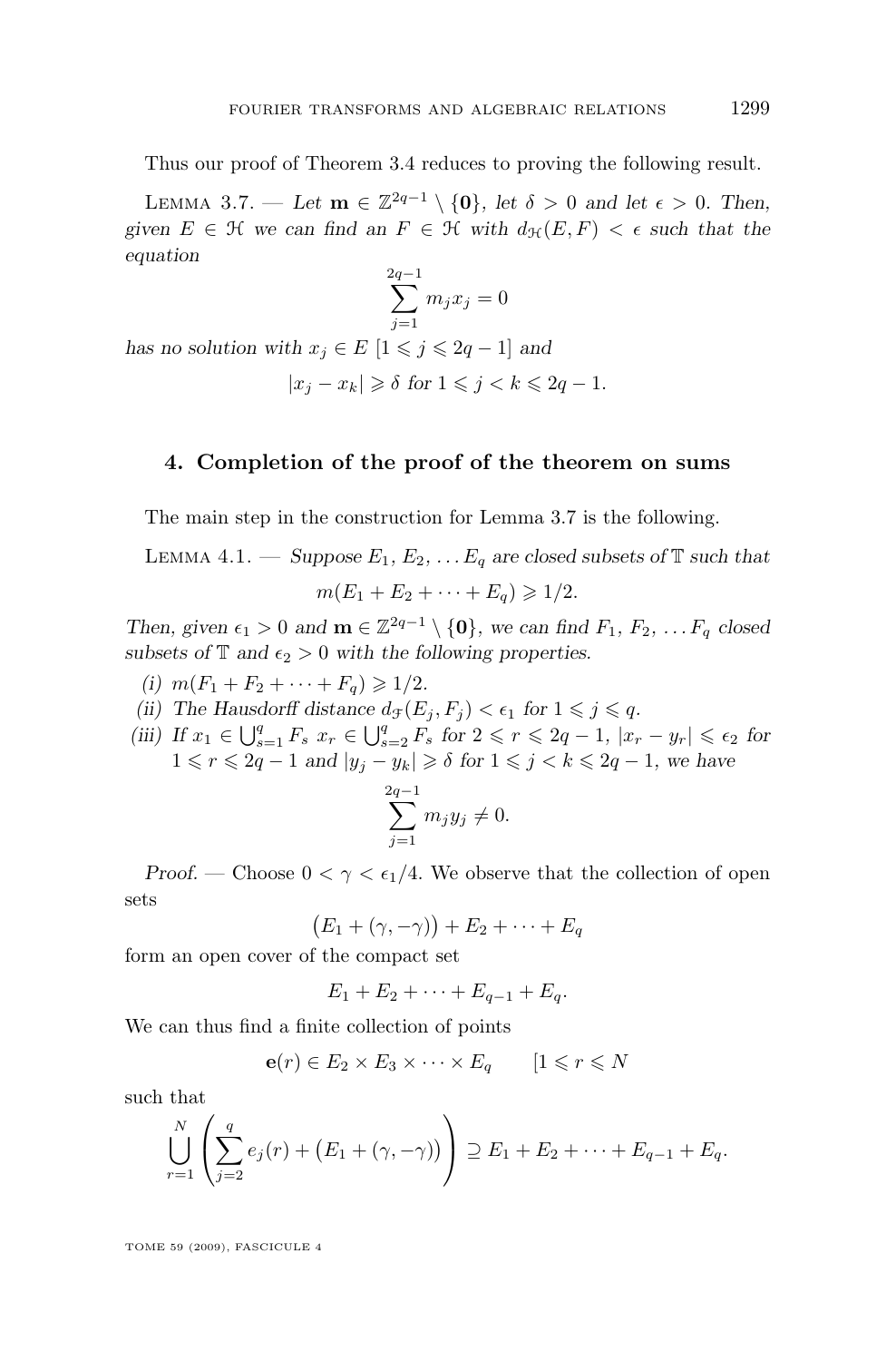We now choose finite subsets  $\tilde{F}_j$  of  $E_j$   $[2 \leq j \leq q]$  such that

$$
\mathbf{e}(r) \in \prod_{j=2}^q \tilde{F}_j
$$

for  $[1 \leq r \leq N]$  and  $d_{\mathcal{F}}(E_j, \tilde{F}_j) < \gamma$ . Automatically

$$
(E_1 + (\gamma, -\gamma)) + \tilde{F}_2 + \cdots + \tilde{F}_q \supseteq E_1 + E_2 + \cdots + E_{q-1} + E_q.
$$

By perturbing each of the points in the  $\tilde{F}_j$  in turn by an amount less than  $\gamma$  we can find disjoint finite sets  $F_j$   $[2 \leq j \leq q]$  such that  $d_{\mathcal{F}}(E_j, F_j) < 2\gamma$ ,

(iii)' If  $y_r \in \bigcup_{s=2}^q F_s$  for  $1 \leq r \leq 2q-1$  and the  $y_r$  are distinct, we have

$$
\sum_{j=1}^{2q-1} m_j y_j \neq 0.
$$

and

$$
(E_1 + (2\gamma, -2\gamma)) + F_2 + \cdots + F_q \supseteq E_1 + E_2 + \cdots + E_{q-1} + E_q.
$$

A simple argument shows that

$$
m((E_1 + [3\gamma, -3\gamma]) + F_2 + \cdots + F_q) > 1/2.
$$

Since  $F_2, F_3, \ldots, F_q$  are finite, it follows that there is a finite set X such that if

$$
y \notin X
$$
 and  $y_r \in \bigcup_{s=2}^q F_s$  for  $2 \le r \le 2q - 1$ ,

with the  $y_r$  distinct then

$$
m_1 y + \sum_{j=2}^{2q-1} m_j y_j \neq 0.
$$

Now set

$$
F_1 = (E_1 + [3\gamma, -3\gamma]) \setminus (X + (-\eta, \eta))
$$

with  $\eta > 0$ . Provided we take  $\eta$  small enough, we have  $d_{\mathcal{F}}(E_1, F_1) < \epsilon_1$  and

$$
m(F_1 + F_2 + \cdots + F_q) \geq 1/2.
$$

Further, combining (iii)' with the definition of  $X$  we see that

(iii)<sup>n</sup> If  $y_1 \in \bigcup_{s=1}^q F_s$   $y_r \in \bigcup_{s=2}^q F_s$  for  $2 \leq r \leq 2q - 1$  and  $y_1, y_2, \ldots$ ,  $y_{2q-1}$  are distinct then

$$
\sum_{j=1}^{2q-1} m_j y_j \neq 0.
$$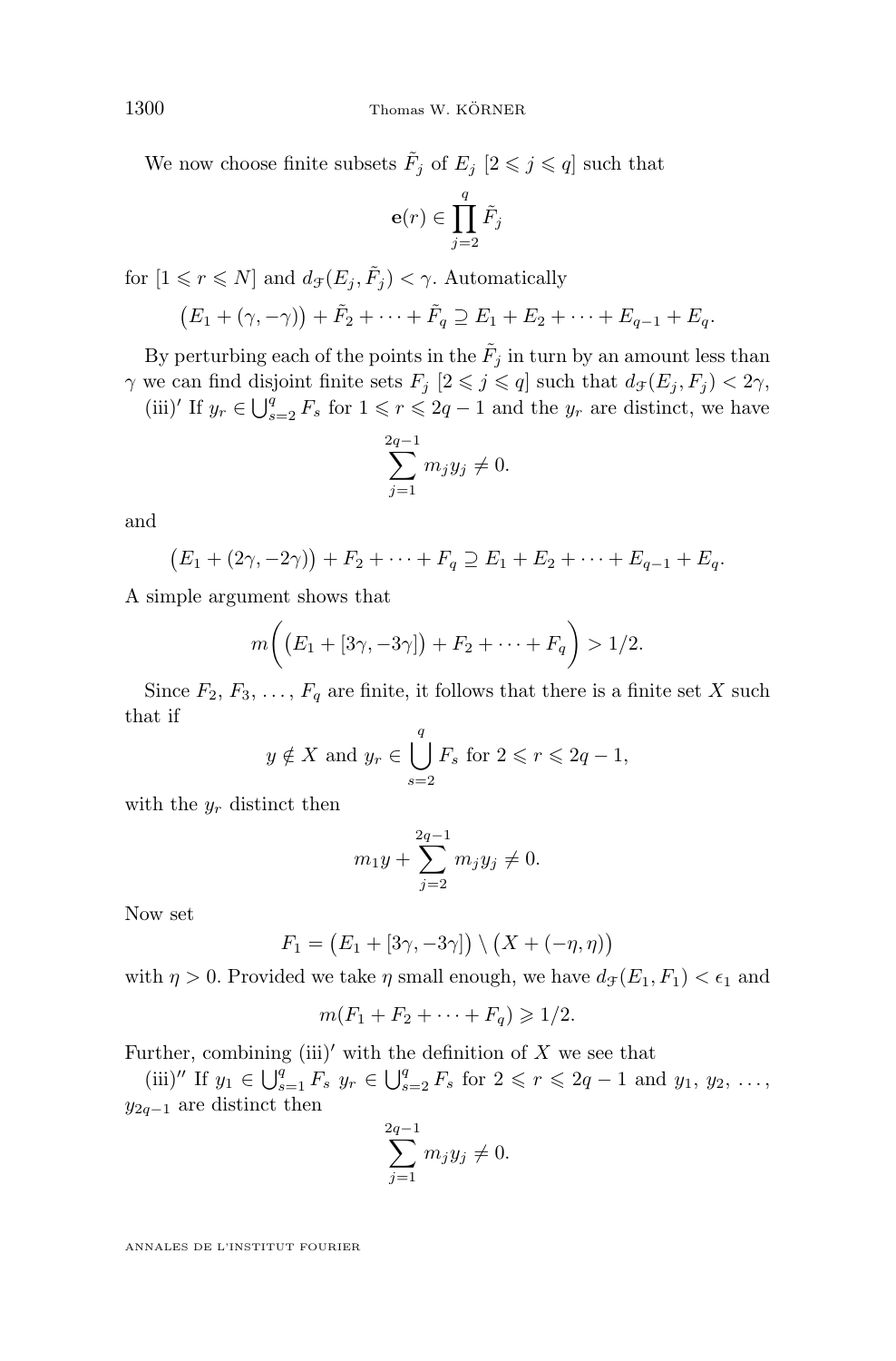<span id="page-11-0"></span>Take K to be the collection of  $\mathbf{x} \in \mathbb{T}^{2q-1}$  such that  $x_1 \in \bigcup_{s=1}^q F_s$ ,  $x_r \in \bigcup_{s=2}^q F_s$  for  $2 \leq r \leq 2q-1$  and  $|x_j - x_k| \geq \delta/2$  for  $1 \leq j < k \leq 2q-1$ . If we set

$$
L = \left\{ \mathbf{x} \in \mathbb{T}^{2q-1} : \sum_{j=1}^{2q-1} m_j x_j = 0 \right\},\,
$$

then K and L are disjoint compact subsets of  $\mathbb{T}^{2q-1}$ . A standard theorem now tells us that there exists an  $\epsilon'_2 > 0$  such that, if  $\mathbf{x} \in K$  and  $|y_j - x_j| \leqslant \epsilon'_2$ for  $1 \leq j \leq 2q - 1$ , we have

$$
\sum_{j=1}^{2q-1} m_j y_j \neq 0.
$$

If we take  $\epsilon_2 = \min(\epsilon'_2, \delta)/4$ , then condition (iii) holds and the required result follows.

We now show how to prove Lemma [3.7](#page-9-0) from Lemma [4.1.](#page-9-0)

We first observe that, by repeated application of Lemma [4.1,](#page-9-0) with the various  $2q - 1$  tuples obtained by permuting the entries of **m** we obtain the following version.

Lemma 4.2. — *The result of Lemma [4.1](#page-9-0) holds with condition (iii) of the conclusion replaced by the following.*

*(iii)*<sup> $\prime$ </sup> *Suppose* 1 ≤  $p$  ≤ 2 $q$  − 1*.* If  $x_p$  ∈  $\bigcup_{s=1}^q F_s$ ,  $x_r$  ∈  $\bigcup_{s=2}^q F_s$  for  $r \neq p$ ,  $|x_r - y_r| \leq \epsilon_2$  for  $1 \leq r \leq 2q - 1$ , and  $|y_j - y_k| \geq \delta$  for  $1 \leq j \leq k \leq 2q - 1$ , *we have*

$$
\sum_{j=1}^{2q-1} m_j y_j \neq 0.
$$

Next observe that, by repeated application of Lemma 4.2 we can obtain the following version.

LEMMA 4.3. — *Suppose*  $E_1, E_2, \ldots E_q$  are closed subsets of  $\mathbb T$  such that

$$
m(E_1+E_2+\cdots+E_q)\geqslant 1/2.
$$

*Then, given*  $\epsilon > 0$ ,  $\delta > 0$  *and*  $\mathbf{m} \in \mathbb{Z}^{2q-1} \setminus \{\mathbf{0}\}$ *, we can find*  $F_1, F_2, \ldots F_q$ *closed subsets of*  $\mathbb{T}$  *and*  $\eta > 0$  *with the following properties.* 

*(i)*  $m(F_1 + F_2 + \cdots + F_n) \geq 1/2$ .

(ii) The Hausdorff distance  $d_{\mathcal{F}}(E_i, F_i) < \epsilon$  for  $1 \leq j \leq q$ .

*(iii) Suppose*  $1 \leqslant p_1 \leqslant 2q - 1$  *and*  $1 \leqslant q_1 \leqslant q$ *. If*  $x_{p_1} \in \bigcup_{s=1}^q F_s$   $x_r$  ∈  $\bigcup_{s \neq q_1} F_s$  for  $r \neq p_1$  and  $|x_j - x_k| \geq \delta$  for  $1 \leq j \leq k \leq 2q - 1$ , we have

$$
\sum_{j=1}^{2q-1} m_j x_j \neq 0.
$$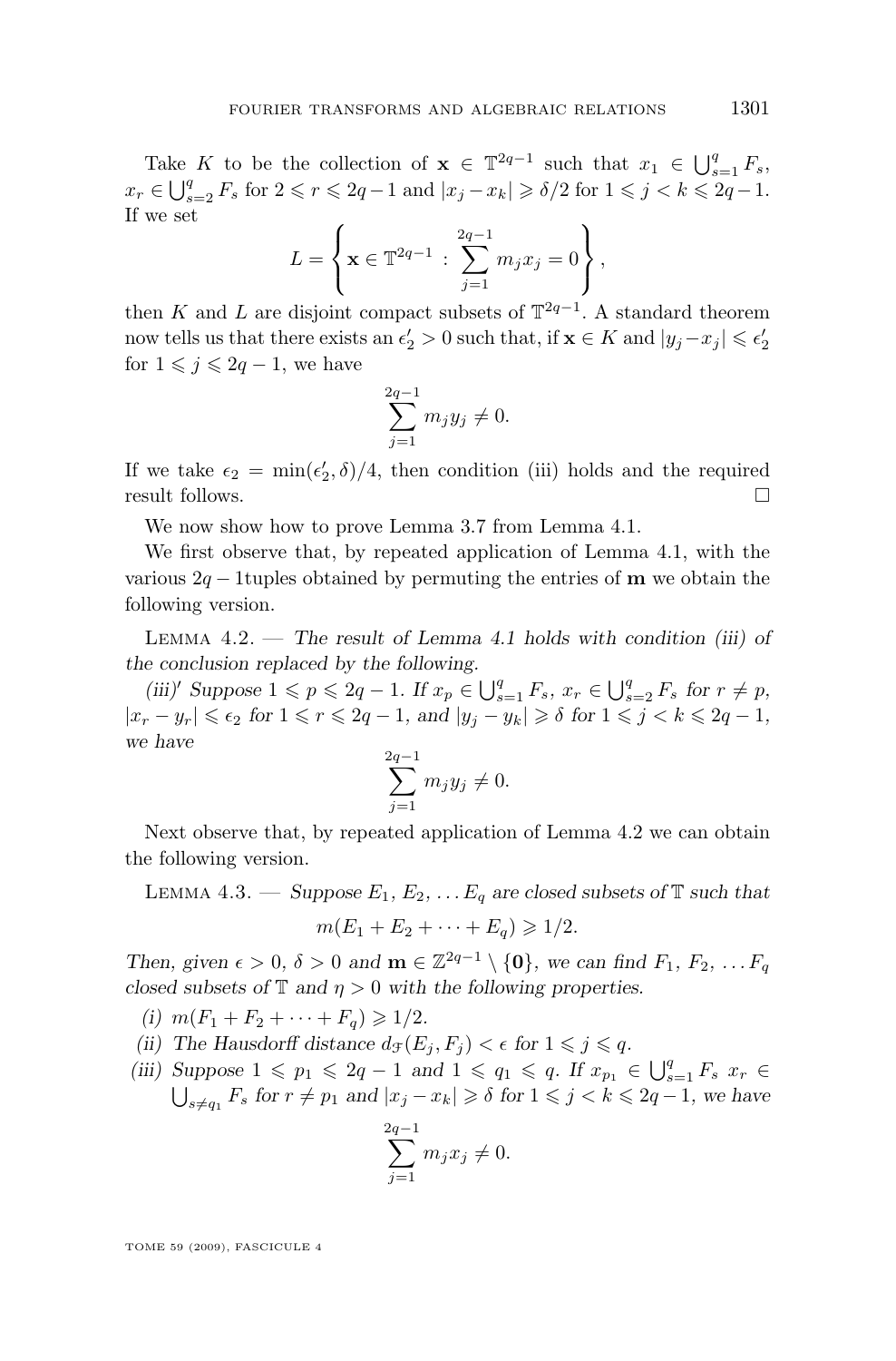We now disentangle condition (iii) of Lemma [4.3.](#page-11-0)

Lemma 4.4. — *Condition (iii) of Lemma [4.3](#page-11-0) can be rewritten as follows. (iii)*<sup> $''$ </sup> *If*  $x_j$  ∈  $\bigcup_{s=1}^q F_s$  *for*  $1 \leqslant j \leqslant 2q - 1$  *and*  $|x_j - x_k| \geqslant \delta$  *for*  $1 \leqslant j \leqslant 1$  $k \leq 2q - 1$ , we have

$$
\sum_{j=1}^{2q-1} m_j x_j \neq 0.
$$

*Proof.* — By a simple counting argument there exists a  $1 \leq q_1 \leq q$  such that  $F_{q_1}$  contains at most one of the  $x_j$ .

We can now prove Lemma [3.7.](#page-9-0)

*Proof of Lemma* [3.7](#page-9-0) *from Lemma*  $4.3$ . — Suppose  $E \in \mathcal{H}$ . If we set

$$
E_1 = E_2 = \cdots = E_q = E
$$

then, automatically,  $E_1, E_2, \ldots E_q$  are closed subsets of  $\mathbb T$  such that

 $m(E_1 + E_2 + \cdots + E_n) \geq 1/2$ 

and so, by Lemma [4.3](#page-11-0) (supplemented by the observation of Lemma 4.4), we can find  $F_1, F_2, \ldots F_q$  closed subsets of T with the following properties.

- (i)  $m(F_1 + F_2 + \cdots + F_q) \geq 1/2$ .
- (ii) The Hausdorff distance  $d_{\mathcal{F}}(E_j, F_j) < \epsilon/q$  for  $1 \leqslant j \leqslant q$ .
- (iii) If  $x_j \in \bigcup_{s=1}^q F_s$  for  $1 \leqslant j \leqslant 2q-1$  and  $|x_j x_k| \geqslant \delta$  for  $1 \leqslant j < k \leqslant 0$  $2q - 1$ , we have

$$
\sum_{j=1}^{2q-1} m_j x_j \neq 0.
$$

If we now set  $F = \bigcup_{s=1}^{q} F_s$ , then simple estimates (not the best possible) give

$$
d_{\mathcal{F}}(E, F) \leqslant \sum_{s=1}^{q} d_{\mathcal{F}}(E, F_s) = \sum_{s=1}^{q} d_{\mathcal{F}}(E_s, F_s) < \epsilon
$$

and the remaining conclusions can be read off.

 $\Box$ 

The following observation may be worth making.

Lemma 4.5. — *If* E *is as in Theorem [2.6](#page-5-0) then the set*

$$
\left\{\sum_{j=1}^{q-1} m_j x_j \, : \, m_j \in \mathbb{Z}, \, x_j \in E\right\}
$$

*has Lebesgue measure zero.*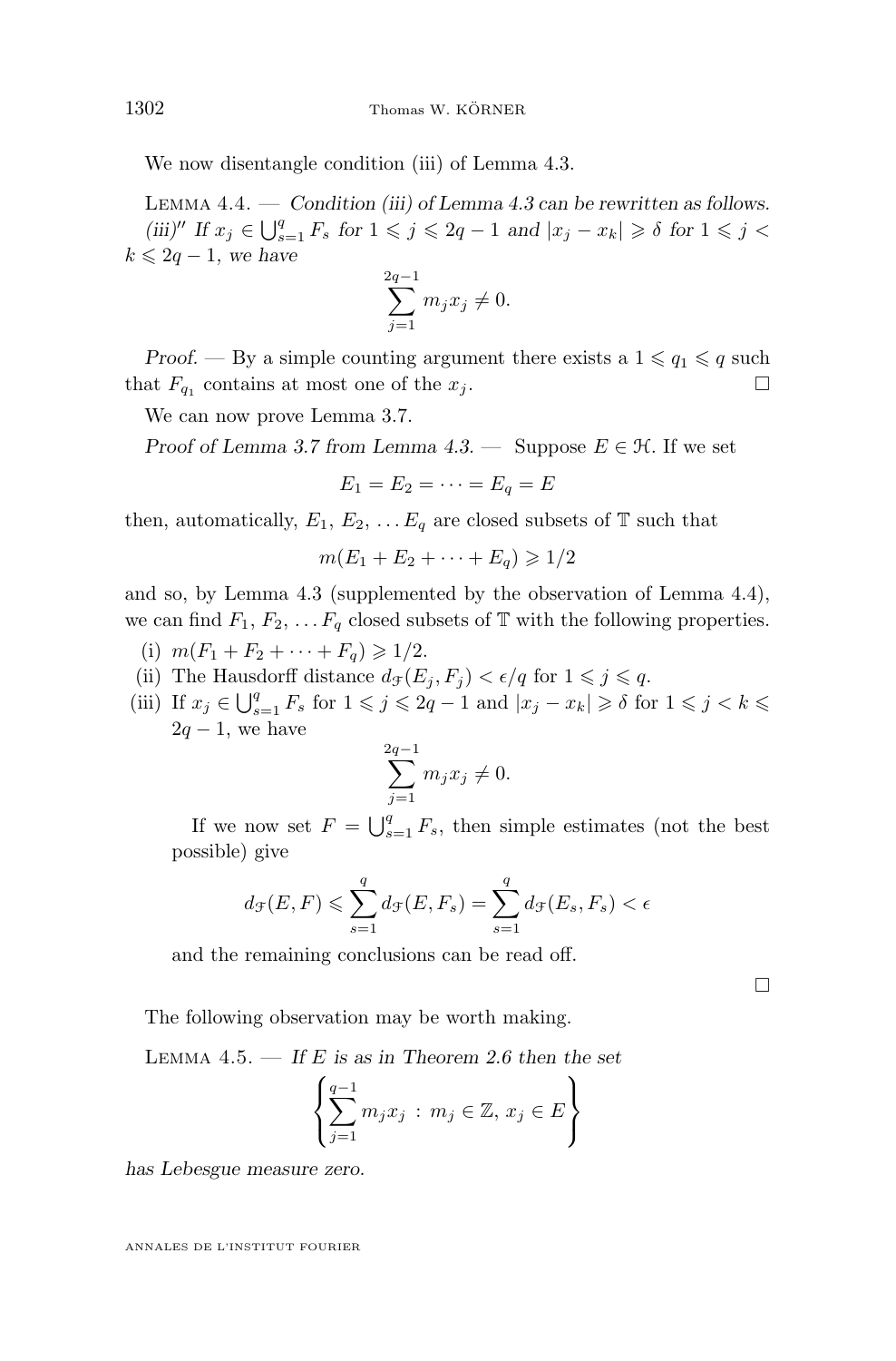<span id="page-13-0"></span>*Proof.* — If not, we can find an  $\mathbf{m} \in \mathbb{Z}^{q-1}$  such that

$$
F = \left\{ \sum_{j=1}^{q-1} m_j x_j \, : \, x_j \in E \right\}
$$

has positive Lebesgue measure. But then  $F + F$  contains a non-trivial interval which is impossible.

#### **5. Proof of the main theorem from the main lemma**

Although we have simply demanded that  $\psi(r) \to \infty$  as  $r \to \infty$  in Theorem [2.4,](#page-4-0) we can demand rather better behaviour.

LEMMA 5.1. — If  $\tilde{\psi}: \mathbb{N} \to \mathbb{R}$  is a sequence of strictly positive numbers *such that*  $\tilde{\psi}(r) \rightarrow \infty$  *as*  $r \rightarrow \infty$  *and*  $\delta > 0$  *we can find an increasing sequence of strictly positive numbers*  $\psi(r) \rightarrow \infty$  *such that* 

- *(i)*  $\min(\tilde{\psi}(r), \delta) \geq \psi(r)$  *for all*  $r \in \mathbb{N}$ *,*
- *(ii)*  $2\psi(n) \geq \psi(r) \geq \psi(n)$  *for all*  $2n \geq r \geq n \geq 1$ *.*

*Proof. —* Immediate.

Throughout the rest of this paper q is a fixed integer with  $q \ge 1$  and  $\psi : \mathbb{N} \to \mathbb{R}$  is a fixed sequence of strictly positive numbers obeying the conditions of Lemma 5.1 with

$$
\delta = \left(\max_{r\geq 1}|r|^{-1/(2q)}\left(\log(1+|r|)\right)^{1/2}\right)^{-1}.
$$

We write

$$
\phi(r) = |r|^{-1/(2q)} \big( \log(1+|r|) \big)^{1/2} \psi(|r|).
$$

Observe that  $0 < \phi(r) \leq 1$  for all  $r \geq 1$  and there is a constant  $K \geq 1$  such that

$$
K\phi(n) \geqslant \phi(r) \geqslant K^{-1}\phi(n)
$$

for all  $2n \ge r \ge n \ge 1$ .

Once again we use a Baire category argument but our metric space is a little more complicated than the Hausdorff metric space  $(\mathcal{F}, D_{\mathcal{F}})$ .

DEFINITION 5.2. — *We take* G *to be the set of ordered pairs*  $(E, \mu)$ where  $E$  *is a non-empty closed set, and*  $\mu$  *is a probability measure such that*

(i) 
$$
E \supseteq
$$
 supp  $\mu$ .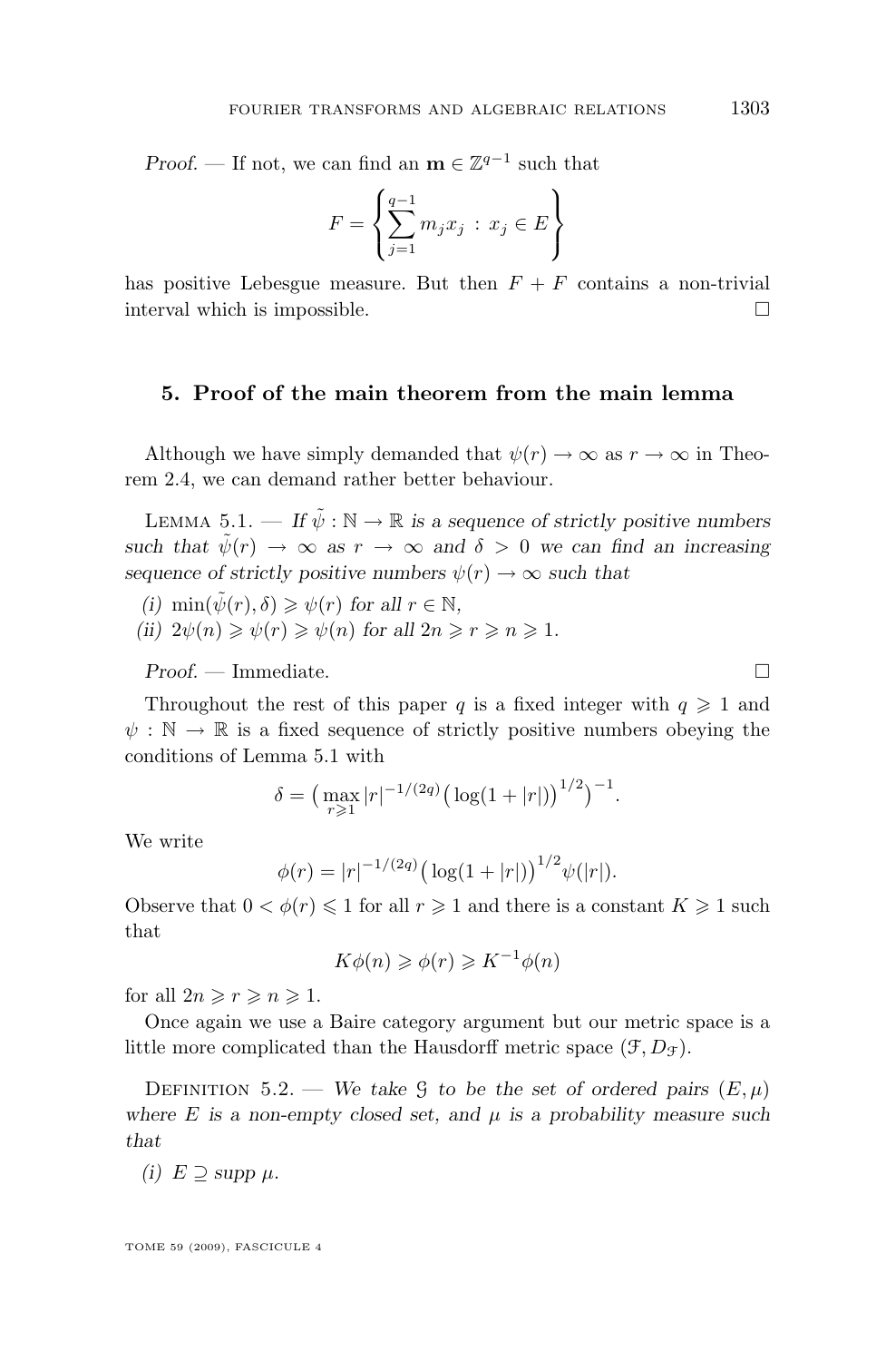(ii) 
$$
|\hat{\mu}(r)|\phi(|r|)^{-1} \to 0
$$
 as  $r \to \infty$ .  
\nIf  $(E, \mu)$ ,  $(F, \tau) \in \mathcal{G}$  we define  
\n
$$
d_{\mathcal{G}}((E, \mu), (F, \tau)) = d_{\mathcal{F}}(E, F) + \sup_{r \in \mathbb{Z}} |\hat{\mu}(r) - \hat{\tau}(r)|\phi(|r|)^{-1}.
$$

It is easy to check that  $(\mathcal{G}, d_{\mathcal{G}})$  is a complete metric space. Since  $(\mathbb{T}, m) \in$ G, the space is non-empty.

Theorem [2.4](#page-4-0) thus follows from its Baire category version.

THEOREM 5.3. — The set  $\mathcal{E}$  of  $(E, \mu)$  such that there exist distinct *points*

$$
x_1, x_2, \ldots, x_{q+1} \in E
$$

and integers  $m_i$ , not all zero such that

$$
\sum_{j=1}^{q+1} m_j x_j = 0
$$

*is of first category in*  $(\mathcal{G}, d_{\mathcal{G}})$ *.* 

It may be worth remarking that we shall use Baire category, not because it gives an apparently more general theorem, but because it makes the book keeping aspects of the proof rather easier. It should also be said that, even if the arguments of this section appear complicated, they are not deep.

In order to attack Theorem 5.3, we introduce some temporary definitions reflecting the conditions of Lemma [2.5.](#page-5-0) If  $\mathbf{m} \in \mathbb{Z}^{q+1} \setminus \{\mathbf{0}\}\$ we write

$$
N_0(\mathbf{m}) = 12 \left( q + 1 + \sum_{j=1}^{q+1} |m_j| \right).
$$

If  $N \geq 24(q+1)$  we write  $\mathcal{J}(N)$  for the collection of ordered  $(q+1)$ tuples

 $I = (I_1, I_2, \ldots, I_{q+1})$ 

where  $I_j = \left[\left(n_j + \frac{1}{2}\right)/N, \left(n_j - \frac{1}{2}\right)/N\right]$ , with  $n_j$  an integer and

$$
\left|\frac{n_j}{N} - \frac{n_k}{N}\right| \geqslant \frac{6}{N} \text{ for } 1 \leqslant j < k \leqslant q + 1.
$$

If  $\mathbf{m} \in \mathbb{Z}^q \setminus \{\mathbf{0}\}, N \geq N_0(\mathbf{m})$  and  $\mathbf{I} \in \mathcal{J}(N)$  we write  $\mathcal{E}(\mathbf{m}, N, \mathbf{I})$  for the set of  $(E, \mu)$  with the property that if  $x_j \in E \cap I_j$  then

$$
\sum_{j=1}^{q} m_j x_j \neq 0.
$$

By the definition of first category, it suffices to prove the following simpler result.

<span id="page-14-0"></span>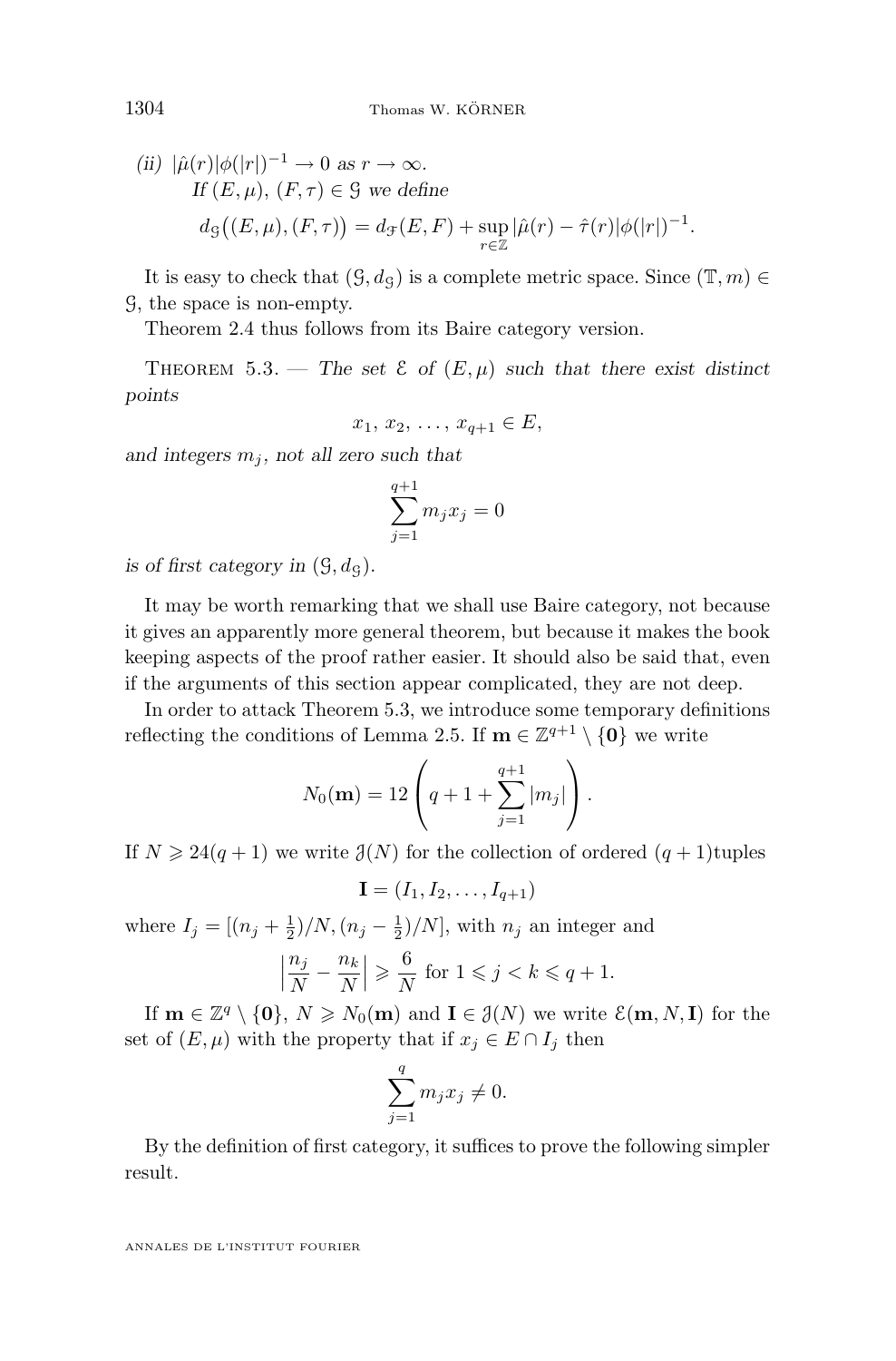<span id="page-15-0"></span>LEMMA 5.4. — If  $\mathbf{m} \in \mathbb{Z}^{q+1} \setminus \{0\}$ ,  $N \geq N_0(\mathbf{m})$  and  $\mathbf{I} \in \mathcal{J}(N)$ , then  $\mathcal{E}(\mathbf{m}, N, \mathbf{I})$  *is open and dense in*  $(\mathcal{G}, d_{\mathcal{G}})$ *.* 

*Proof of Theorem [5.3](#page-14-0) from Lemma [5.4.](#page-14-0) —* It suffices to show that

$$
\mathcal{E} = \bigcap_{\mathbf{m} \in \mathbb{Z}^{q+1} \setminus \{\mathbf{0}\}} \bigcap_{N \geqslant N_0(\mathbf{m})} \bigcap_{\mathbf{I} \in \mathcal{J}(N)} \mathcal{E}(\mathbf{m}, N, \mathbf{I}),
$$

and, since

$$
\mathcal{E} \subseteq \mathcal{E}(\mathbf{m}, N, \mathbf{I}),
$$

we need only show that

$$
\mathcal{E} \supseteq \bigcap_{\mathbf{m}\in\mathbb{Z}^{q+1}\setminus\{\mathbf{0}\}} \bigcap_{N\geqslant N_0(\mathbf{m})} \bigcap_{\mathbf{I}\in\mathcal{J}(N)} \mathcal{E}(\mathbf{m},N,\mathbf{I}).
$$

To this end, let

$$
(E,\mu)\in\bigcap_{\mathbf{m}\in\mathbb{Z}^{q+1}\backslash\{\mathbf{0}\}}\bigcap_{N\geqslant N_0(\mathbf{m})}\bigcap_{\mathbf{I}\in\mathcal{J}(N)}\mathcal{E}(\mathbf{m},N,\mathbf{I}).
$$

Suppose  $\tilde{\mathbf{m}} \in \mathbb{Z}^q \setminus \{\mathbf{0}\}\$ and  $x_1, x_2, \ldots x_{q+1}$  are distinct points in E. If we choose  $\tilde{N} \geqslant N_0(\tilde{\mathbf{m}})$  with

$$
\tilde{N} \ge 48\left(1 + \max_{1 \le i, j \le q+1} |x_i - x_j|^{-1}\right),
$$

then we can find  $\tilde{\mathbf{I}} \in \mathcal{J}(\tilde{N})$  such that  $x_j \in \tilde{I}_j$ . Since

$$
(E,\mu)\in\mathcal{E}(\tilde{\mathbf{m}},\tilde{N},\tilde{\mathbf{I}})
$$

we have

$$
\sum_{j=1}^{q+1} m_j x_j \neq 0.
$$

Thus  $(E, \mu) \in \mathcal{E}$  and we are done.

We split the proof of Lemma [5.4](#page-14-0) into two parts, the easy Lemma 5.5 and the harder Lemma 5.6 (this depends on Lemma [2.5](#page-5-0) which we still have to prove).

LEMMA 5.5. — If  $\mathbf{m} \in \mathbb{Z}^{q+1} \setminus \{0\}$ ,  $N \geq N_0(\mathbf{m})$  and  $\mathbf{I} \in \mathcal{J}(N)$ , then  $\mathcal{E}(\mathbf{m}, N, \mathbf{I})$  is open in  $(\mathcal{G}, d_{\mathcal{G}})$ .

*Proof.* — Imitate the proof of Lemma [3.6.](#page-8-0) □ Thus the proof of Lemma [5.4](#page-14-0) reduces to the proof of the next lemma.

LEMMA 5.6. — If  $\mathbf{m} \in \mathbb{Z}^{q+1} \setminus \{0\}$ ,  $N \geq N_0(\mathbf{m})$  and  $\mathbf{I} \in \mathcal{J}(N)$ , then  $\mathcal{E}(\mathbf{m}, N, \mathbf{I})$  *is dense in*  $(\mathcal{G}, d_{\mathcal{G}})$ *.* 

The proof of Lemma 5.6 from Lemma 5.6 will occupy the rest of this section. The next lemma merely serves to establish notation.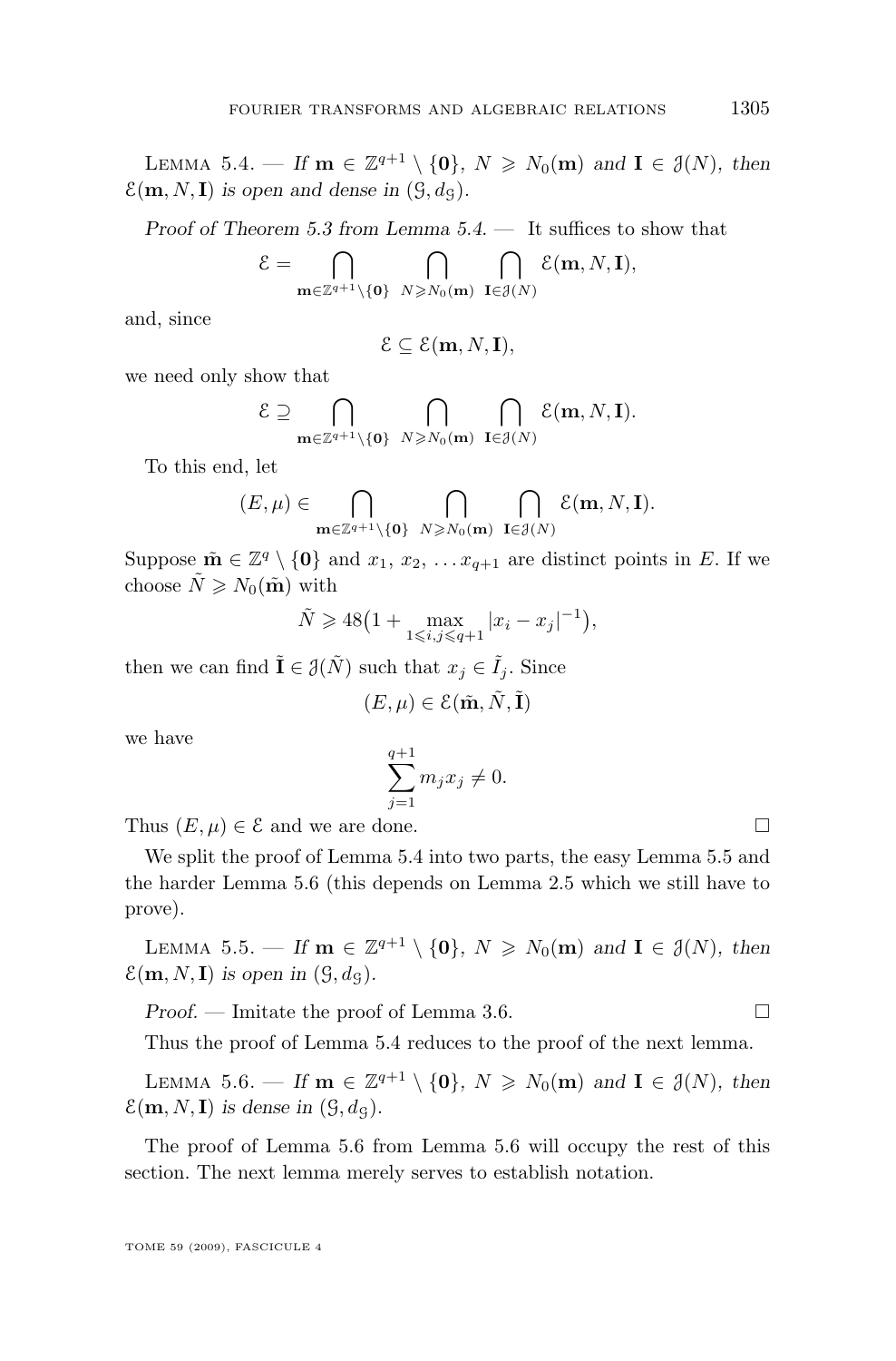LEMMA 5.7. — Let  $K : \mathbb{R} \to \mathbb{R}$  be an infinitely differentiable function *with the following properties.*

*(i)'*  $K(x) \geq 0$  *for all*  $x \in \mathbb{R}$ *.* (*ii*)'  $\int_{\mathbb{R}} K(x) dx = 1$ . *(iii)'*  $K(x) = 0$  *for*  $|x| \ge 1/4$ *.* 

*If* M is a positive integer and we define  $K_M : \mathbb{T} \to \mathbb{R}$  by

$$
K_M(t) = \begin{cases} MK(Mt) & \text{if } |t| \leq 1/(4M), \\ 0 & \text{otherwise}, \end{cases}
$$

then  $K_M$  is an infinitely differentiable function having the following prop*erties.*

- *(i)*  $K_M(t) \geq 0$  *for all*  $t \in \mathbb{T}$ *.*
- *(ii)*  $\int_{\mathbb{T}} K_M(t) dt = 1.$
- *(iii)*  $K_M(t) = 0$  *for*  $|t| \ge 1/(4M)$ *.*
- *(iv)*  $|K_M(r)| \leq 1$  *for all r.*
- *(v)* There exists a constant A, independent of M, such that  $|\hat{K}_M(r)| \leq$  $A(M/r)^2$  for all  $r \neq 0$ .

*Proof.* — This is entirely straightforward. □

LEMMA 5.8. — *Given*  $(E, \mu) \in \mathcal{E}$  and  $\epsilon > 0$ , we can find  $(F, \tau) \in \mathcal{E}$  such *that*  $d\tau = qdm$  with q infinitely differentiable.

Proof. — Observe that 
$$
(K_M * \mu, E + [-M^{-1}, M^{-1}]) \in \mathcal{E}
$$
 and  

$$
d((K_M * \mu, E + [-M^{-1}, M^{-1}]), (E, \mu)) \to 0
$$

as  $M \to \infty$ .

*Proof of Lemma [5.6](#page-15-0) from Lemma [2.5.](#page-5-0) —* In view of Lemma 5.8, it is sufficient to show that, given  $(E, \mu) \in \mathcal{E}$  such that  $d\mu = gdm$  with g infinitely differentiable and  $\epsilon > 0$ , we can find  $(F, \tau) \in \mathcal{E}(\mathbf{m}, N, \mathbf{I})$  with  $d((E,\mu),(F,\tau)) < \epsilon.$ 

Note that, since  $g$  is infinitely differentiable there exists a constant  $A$ such that

$$
|\hat{g}(r)| \leqslant A|r|^{-3}
$$

for all  $r \neq 0$  and, since  $(E, \mu) \in \mathcal{E}$ , there exists a constant B such that

$$
|\hat{g}(r)| \leq B\phi(|r|)
$$

for all  $r \neq 0$ .

To this end, observe that given  $\eta > 0$  (to be fixed later), Lemma [2.5](#page-5-0) tells us that, since  $\eta \psi(|r|) \to \infty$  as  $r \to \infty$ , we can find an infinitely differentiable function  $f$  with the following properties.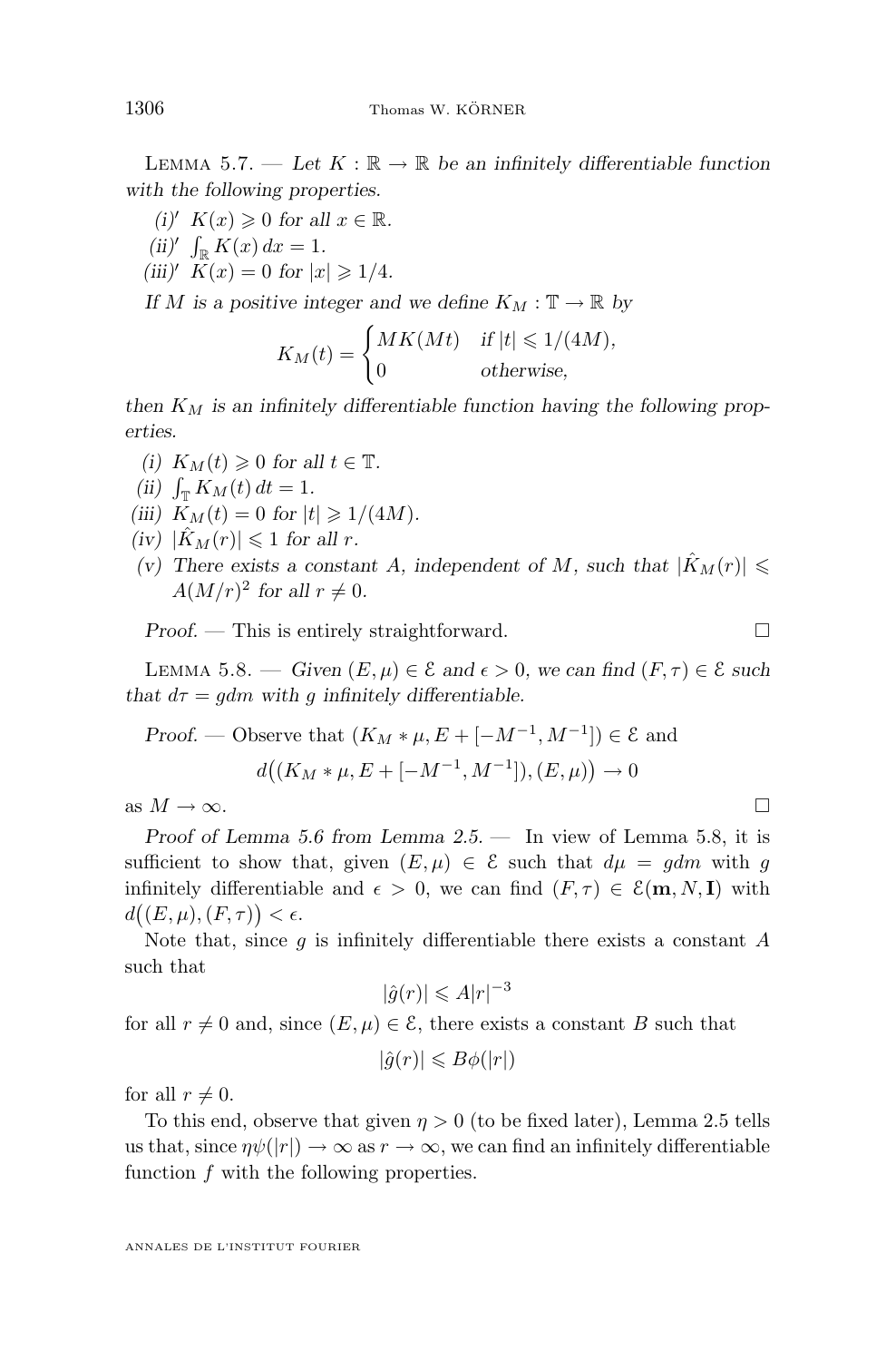- (i)  $f(t) \geqslant 0$  for all  $t \in \mathbb{T}$ . (ii)  $\hat{f}(0) = 1$ .
- (iii)  $|\hat{f}(r)| \leq \eta |r|^{-1/(2q)} (\log(1+|r|))^{1/2} \psi(|r|) = \eta \phi(|r|)$  for all  $r \neq 0$ .
- (iv) If  $x_j \in \text{supp } f \cap I_j$  then

$$
\sum_{j=1}^{q+1} m_j x_j \neq 0.
$$

(v) If  $x \in \mathbb{T}$  we can find a  $y \in \text{supp } f$  with  $|x - y| < \eta$ .

Note also that, since  $g$  is infinitely differentiable, there exists a constant A such that

$$
|\hat{g}(r)| \leqslant A|r|^{-3}
$$

for all  $r \neq 0$ . Finally we observe that  $r^{-2}\phi(r) \to 0$  as  $r \to \infty$  so there exists a  $C > 0$  such that

$$
C\phi(r) > r^{-2}
$$

for all  $r \geqslant 1$ .

Set  $h(t) = g(t) f(t)$  and choose some  $1 > \delta > 0$  (to be fixed later). We seek to estimate  $\hat{h}(r)$ . If  $r \neq 0$ 

$$
|\hat{h}(r) - \hat{g}(r)| = \left| \sum_{m \neq 0} \hat{f}(r - m)\hat{g}(m) \right| \leq \sum_{m \neq 0} |\hat{f}(r - m)||\hat{g}(m)|
$$
  
= 
$$
\sum_{0 \neq |m| \leq |r|/2} |\hat{f}(r - m)||\hat{g}(m)| + \sum_{|m| > |r|/2} |\hat{f}(r - m)||\hat{g}(m)|
$$

Using the remarks about the behaviour of  $\phi$  at the beginning of this section, we have

$$
|\hat{f}(r-m)| \leq \eta \phi(|r-m|) \leq \eta K \phi(r)
$$

whenever  $|m| \leqslant |r|/2$  and

$$
|\hat{f}(r-m)| \leq \eta \phi(|r-m|) \leq \eta
$$

whenever  $|r - m| \neq 0$ . Thus

$$
|\hat{h}(r) - \hat{g}(r)| \leq K A \eta \phi(|r|) \sum_{0 \neq |m| \leq |r|/2} |m|^{-3} + A \eta \sum_{|m| > |r|/2} |m|^{-3}
$$
  

$$
\leq K A \eta \sum_{m \neq 0} |m|^{-3} + A \eta \sum_{|m| > |r|/2} |m|^{-3}
$$
  

$$
\leq \eta (10K A \phi(|r|) + 10A r^{-2}) \leq 10A \eta (K + C) \phi(|r|)
$$
  

$$
\leq \delta \phi(|r|)
$$

for all  $r \neq 0$  provided only that we choose  $\eta$  small enough.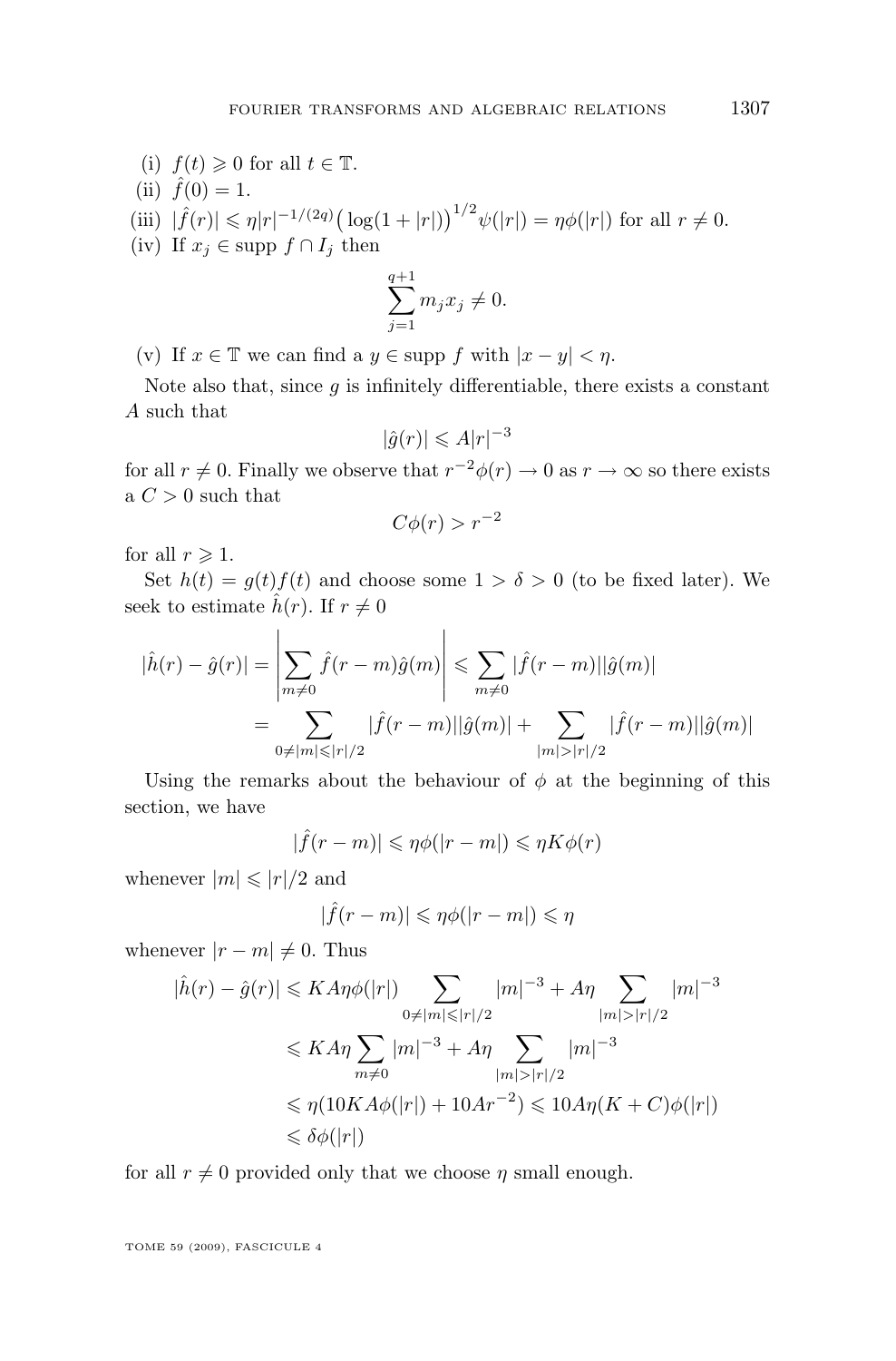<span id="page-18-0"></span>A similar but simpler argument shows that

$$
|\hat{h}(0) - \hat{g}(0)| \leq \delta
$$

provided only that we choose  $\eta$  small enough. If we now set  $H(t)$  =  $|\hat{h}(0)|^{-1}h(t)$  then, since

$$
|\hat{H}(r) - \hat{g}(r)| \leq |\hat{h}(r) - \hat{g}(r)| + |1 - \hat{h}(0)^{-1}| (|\hat{g}(r)| + |\hat{h}(r) - \hat{g}(r)|),
$$

it follows that, provided we pick  $\delta$  small enough,

$$
\sup_{r} \phi(r)^{-1} |\hat{H}(r) - \hat{g}(r)| < \epsilon/2.
$$

Taking  $\tau = Hdm$  and  $F = E \cap \text{supp } f$  we see that  $(F, \tau) \in \mathcal{E}$  by construction. Provided  $\eta$  is small enough, condition (v) implies that  $d_{\mathcal{H}}(E, F) < \epsilon/2$ and so, using the conclusion of the previous paragraph,  $d((E,\mu),(F,\tau)) < \epsilon$ . Condition (iv) shows that  $(F, \tau) \in \mathcal{E}(\mathbf{m}, N, \mathbf{I})$  so we are done.

#### **6. Preparations for the main lemma**

Before we start the start the proof of Lemma [2.5](#page-5-0) in earnest we need to do some cleaning up.

LEMMA 6.1. — If  $y_1, y_2, \ldots, y_m$  are distinct points of  $\mathbb{T}, \epsilon > 0$  and φ *is as specified at the beginning of section [5,](#page-13-0) we can find an infinitely differentiable function* f *with the following properties.*

- *(i)*  $f(t) \geq 0$  *for all*  $t \in \mathbb{T}$ *.*  $(ii) f(0) = 1.$  $(iii)$   $|\hat{f}(r)| \leq \phi(|r|)$  *for all*  $r \neq 0$ *.*
- *(iv)* If  $y_k \notin \text{supp } f$  for  $1 \leq k \leq m$ .
- *(v) If*  $x \in \mathbb{T}$  *we can find a*  $y \in \text{supp } f$  *with*  $|x y| < \epsilon$ *.*

*Proof.* — (The reader may prefer to supply her own proof.) Choose K in Lemma [5.7](#page-15-0) In such a way that

$$
K(x) = ||K||_{\infty} \text{ for } |x| \leq 1/16
$$

and set

$$
L_M(t) = ||K||_{\infty}^{-1} M^{-1} K_M(t).
$$

If we set

$$
g(t) = 1 - \sum_{j=1}^{m} L_M(t - y_k)
$$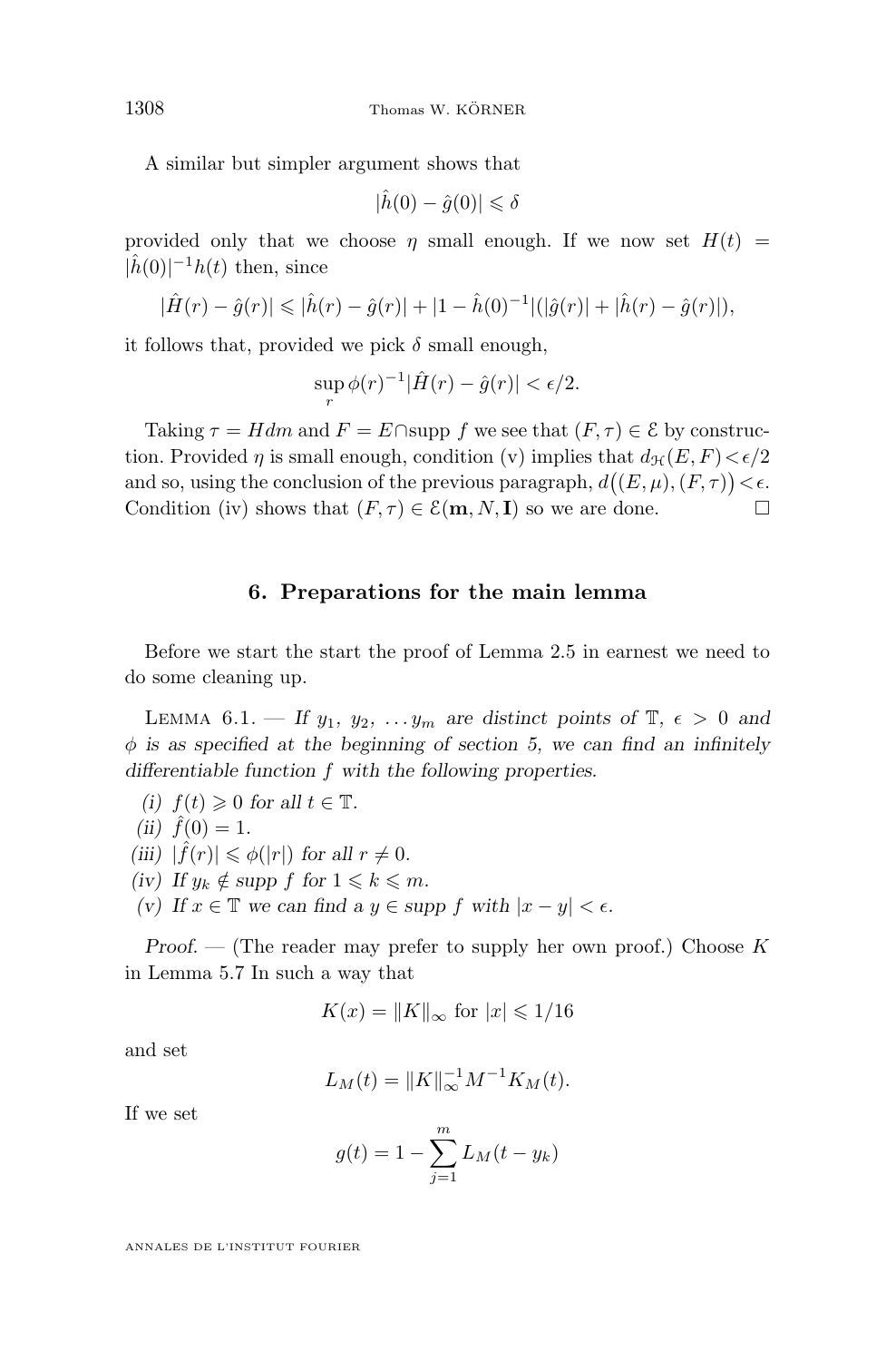<span id="page-19-0"></span>then

$$
|\hat{g}(r)| \leqslant \begin{cases} \frac{m||K||_{\infty}}{M} & \text{for } |r| \leqslant M\\ \frac{mA||K||_{\infty}}{M} \left(\frac{M}{r}\right)^2 & \text{for } |r| \geqslant M \end{cases}
$$

If  $\eta > 0$  then, provided only that M is large enough, we have

$$
\frac{m(A+1)\|K\|_{\infty}}{M} \leqslant \eta M^{-3/4}
$$

and so

$$
|\hat{g}(r)| \leqslant \eta |r|^{-3/4}
$$

for all  $r \neq 0$ . If we now set  $f = ||g||_1^{-1}g$  then, provided that M is large enough, all the conditions of the lemma follow.

Lemma [6.1](#page-18-0) gives a proof of Lemma [2.5](#page-5-0) in the particular case when all the  $m_j$  except one are zero. Lemma [2.5](#page-5-0) is also trivial in the case when

$$
0 \notin \sum_{j=1}^q m_j I_j
$$

since we can then take  $f = 1$ . Thus we need only prove the following version of Lemma [2.5](#page-5-0)

LEMMA  $6.2.$  — Let  $\phi$  be as specified at the beginning of section [5](#page-13-0) and *let*  $\epsilon > 0$ *. Suppose*  $\mathbf{m} \in \mathbb{Z}^{q+1}$ ,  $m_1, m_2 \neq 1$  *and* N *is a positive integer such that*

$$
N \geqslant 12 \left( q + 1 + \sum_{j=1}^{N} |m_j| \right).
$$

*Suppose further that we are given*  $I_j = \frac{(n_j - \frac{1}{2})}{N, (n_j + \frac{1}{2})}{N}$ *, with*  $n_j$ *an integer*  $[1 \leq j \leq q+1]$ *, such that* 

$$
\left|\frac{n_j}{N} - \frac{n_k}{N}\right| \geqslant \frac{6}{N} \text{ for } 1 \leqslant j < k \leqslant q + 1
$$

*and*

$$
0\in \sum_{j=1}^q m_jI_j,
$$

*Then we can find an infinitely differentiable function* f *with the following properties.*

*(i)*  $f(t) \geq 0$  *for all*  $t \in \mathbb{T}$ *.*  $(ii) \hat{f}(0) = 1.$  $(iii)$   $|\hat{f}(r)| \leq \phi(|r|)$  *for all*  $r \neq 0$ *.*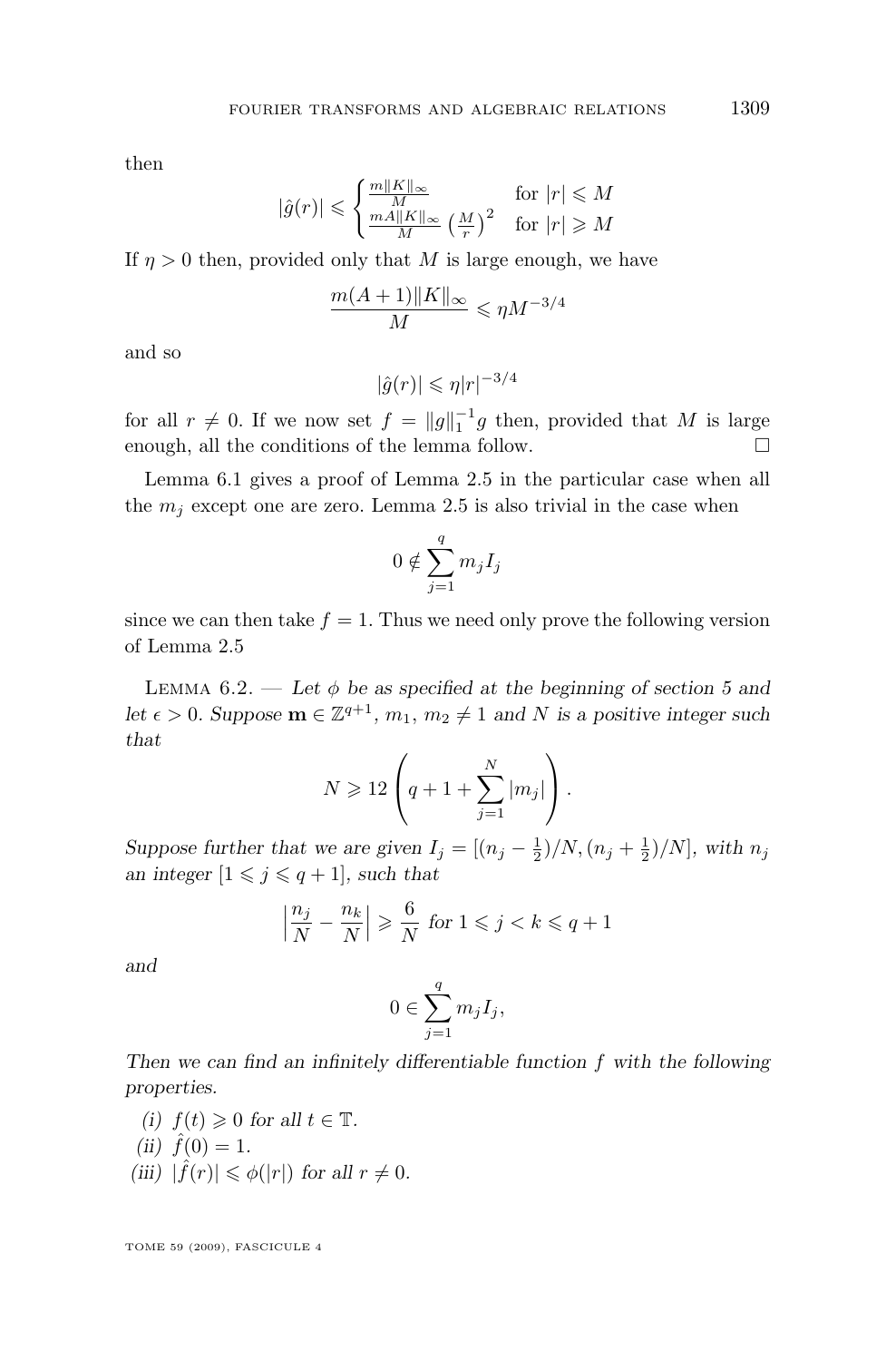*(iv) If*  $x_j$  ∈ *supp*  $f ∩ I_j$  *then* 

$$
\sum_{j=1}^{q+1} m_j x_j \neq 0.
$$

*(v) If*  $x \in \mathbb{T}$  *we can find a*  $y \in \text{supp } f$  *with*  $|x - y| < \epsilon$ *.* 

Lemma [6.2](#page-19-0) follows in turn from the following result.

Lemma 6.3. — *Suppose the hypotheses of Lemma [6.2](#page-19-0) hold and in addition we are given infinitely differentiable*  $g_j$   $[1 \leq j \leq q+1]$  *such that* 

- $(i)' 1 \geq g_i(t) \geq 0$  for all  $t \in \mathbb{T}$ .
- (*ii*)<sup>'</sup>  $g_j(t) = 0$  *if*  $t \notin [(n_j \frac{1}{2} \epsilon)/N, (n_j + \frac{1}{2} + \epsilon)/N]$ *.*
- (*iii*)<sup> $\prime$ </sup>  $g_j(t) = 1$  *if*  $t \in [(n_j \frac{1}{2})/N, (n_j + \frac{1}{2})/N]$ .

Then we can find infinitely differentiable functions  $f_i$  with the following *properties.*

\n- (i)' 
$$
f_j(t) \geq 0
$$
 for all  $t \in \mathbb{T}$ .
\n- (ii)''  $\hat{f}_j(0) = \hat{g}_j(0)$ .
\n- (iii)''  $|\hat{f}_j(r) - \hat{g}_j(r)| \leq (q+1)^{-1}\phi(|r|)$  for all  $r \neq 0$ .
\n- (iv)'' If  $x_j \in \text{supp } f_j$  then
\n

$$
\sum_{j=1}^{q+1} m_j x_j \neq 0.
$$

*(v)* If  $x \in I_i$  we can find a  $y \in \text{supp } f_i$  with  $|x - y| < \epsilon$ .

*Proof of Lemma [6.2](#page-19-0) from Lemma*  $6.3$ *. — Choose*  $g_i$  *satisfying condi*tions (i)', (ii)' and (iii)' and set  $g = 1 - \sum_{j=1}^{q+1} g_j$ . If we choose  $f_j$  satisfying the conclusions of Lemma 6.3 and set  $f = g + \sum_{j=1}^{q+1} f_j$ , then f satisfies the conclusions of Lemma [6.2.](#page-19-0)

We can deduce Lemma 6.3 from a result on sums of point masses. Here and elsewhere we write  $|E|$  for the number of elements in a finite set E.

Lemma 6.4. — *Suppose the hypotheses of Lemma 6.3 hold. Then we can find*  $N_0$ ,  $N_1$ ,  $B \ge 1$  *and*  $\gamma > 0$  *with the following properties. If*  $n \ge N_1$ *we can find finite sets of points*  $E_j$   $[1 \leq j \leq q+1]$  *such that writing* 

$$
\mu_j = |E_j|^{-1} \|g_j\|_1 \sum_{x \in E_j} \delta_x
$$

*the following conditions hold.*

 $(1)$   $|\hat{\mu}_j(r) - \hat{g}_j(r)| \leq 2^{-1}(q+1)^{-1}\phi(|r|)$  for all  $|r| \leq N_0$ .  $(2)$   $|\hat{\mu}_j(r)| + |\hat{g}_j(r)| \leq (q+1)^{-1}\phi(|r|)$  for all  $N_0 \leq r \leq n^{2(q+1)}$ .

<span id="page-20-0"></span>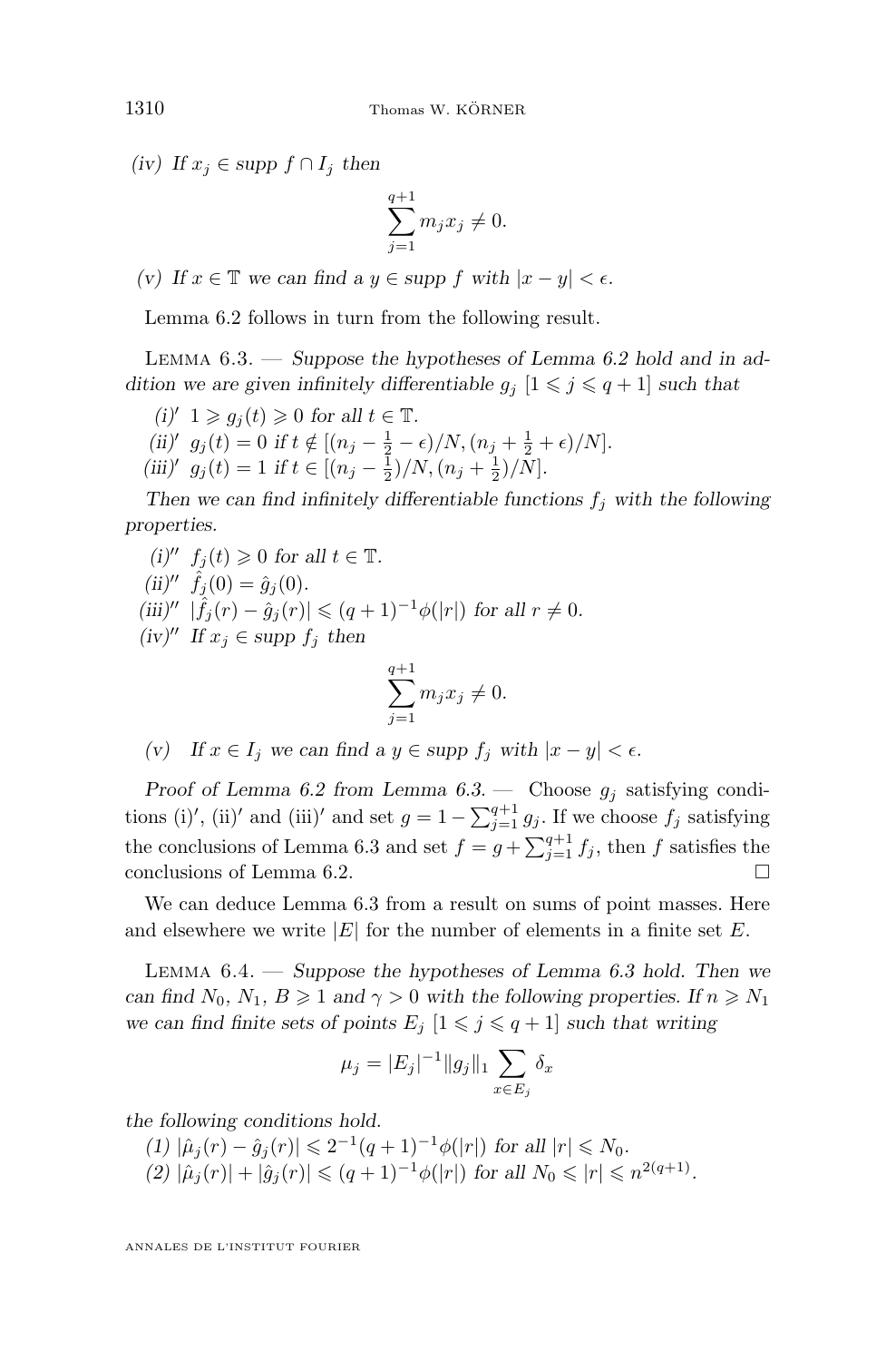*(3) If*  $x_j$  ∈  $E_j$  +  $[-4\gamma n^{-q}, 4\gamma n^{-q}]$  *then* 

$$
\sum_{j=1}^{q+1} m_j x_j \neq 0.
$$

*(4)* If  $x \in I_j$  we can find a  $y \in E_j$  with  $|x - y| < \epsilon$ .

*Proof of Lemma [6.3](#page-20-0) from Lemma [6.4.](#page-20-0)* — let  $M = M(n)$  be the integer satisfying

$$
(\gamma n^{-q})^{-1} + 1 \geq M > (\gamma n^{-q})^{-1}
$$

and set  $f_i = \mu_i * K_M$  where  $K_M$  is defined as in Lemma [5.7.](#page-15-0) Automatically the  $f_j$  satisfy the conclusions of Lemma [6.3.](#page-20-0) with the possible exception of (iii)". We now show that (iii)" holds, provided only that n is large enough.

First observe that, provided only that  $n$  is large enough, standard results on approximate identities tell us that

$$
|\hat{f}_j(r) - \hat{\mu}_j(r)| \leq 2^{-1}(q+1)^{-1}\phi(|r|)
$$

and so, using  $(1)$ ,

$$
|\hat{g}_j(r) - \hat{f}_j(r)| \leq (q+1)^{-1} \phi(|r|)
$$

for all  $|r| \leq N_0$  provided only that n is large enough. Next we note that

 $|\hat{f}_j(r)| = |\hat{\mu}_j(r)| |\hat{K}_M(r)| \leq |\hat{\mu}_j(r)|$ 

so, using  $(2)$ ,

$$
|\hat{f}_j(r)| + |\hat{g}_j(r)| \leq (q+1)^{-1}\phi(|r|)
$$

whence

$$
|\hat{\mu}_j(r) - \hat{f}_j(r)| \leq (q+1)^{-1} \phi(|r|)
$$

for all  $N_0 \leqslant |r| \leqslant n^{2(q+1)}$ .

Note that, since  $g_j$  is infinitely differentiable, there exists a constant C such that

$$
|\hat{g}_j(r)| \leqslant C |r|^{-1}
$$

for all  $r \neq 0$ . Thus, provided only that n is large enough,

$$
|\hat{g}_j(r)| \leq (q+1)^{-1} \phi(|r|)/2
$$

for all  $n^{2q}+1 \leqslant |r|$ . Using the equality  $|\hat{f}_j(r)| = |\hat{\mu}_j(r)| |\hat{K}_M(r)|$ , we observe that

$$
\hat{f}_j(r)| \leqslant A(M/r)^2 \leqslant 2A\gamma^{-2}(n^q/r)^2 \leqslant 2A\gamma^{-2}|r|^{-1}
$$

for  $n^{2q} + 1 \leq r$ . Thus, provided only that *n* is large enough,

$$
|\hat{f}_j(r)| \leq (q+1)^{-1} \phi(|r|)/2
$$

TOME 59 (2009), FASCICULE 4

|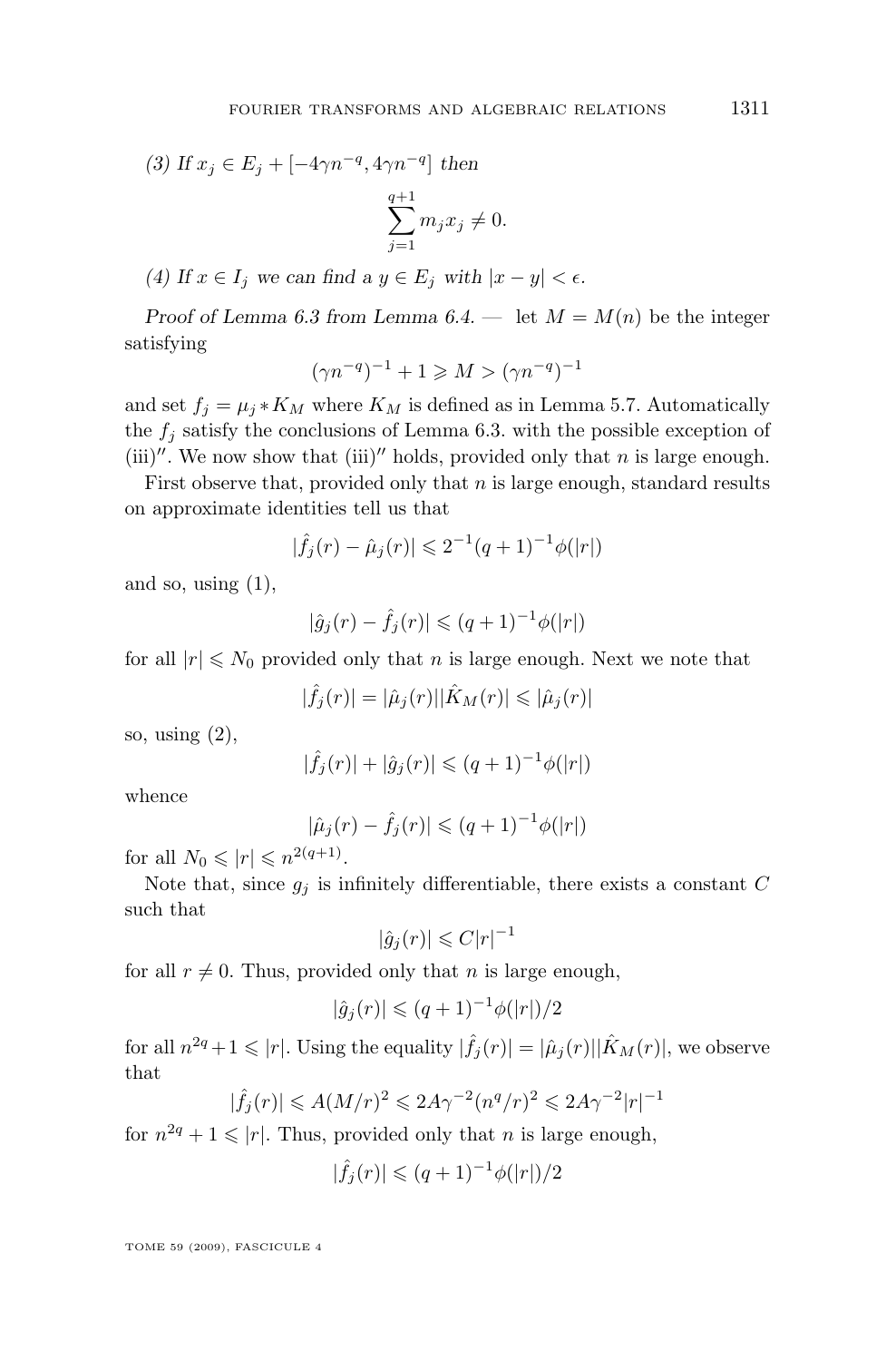<span id="page-22-0"></span>and so

$$
|\hat{f}_j(r) - \hat{g}_j(r)| \leq (q+1)^{-1} \phi(|r|)
$$

for all  $n^{2q} + 1 \le |r|$  and so we are done.

#### **7. Completion of the proof of the main lemma**

In this final section we obtain Lemma [6.4](#page-20-0) by means of a probabilistic construction. All parts of following theorem are well known (see for example [\[1\]](#page-28-0)) but it may be helpful to recall the proofs.

THEOREM 7.1. — *(i)* If Y is a real valued random variable with  $|Y| \le$ 1 and  $EY = 0$  then

$$
\mathbb{E}e^{\lambda Y} \leqslant e^{\lambda^2}.
$$

*(ii)* If  $Y_1, Y_2, \ldots$  are independent real valued random variable with  $|Y_k| \leq 1$ and  $\mathbb{E}Y_k = 0$  then

$$
\Pr\left(\sum_{k=1}^n Y_k \geqslant y\right) \leqslant e^{-y^2/4n}.
$$

*(iii)* If  $Z_1, Z_2, \ldots$  are independent complex valued random variable with  $|Z_k| \leq 1$  and  $\mathbb{E}Z_k = 0$  then

$$
\Pr\left(\left|\sum_{k=1}^n Z_k\right| \geqslant y\right) \leqslant 4e^{-y^2/4n}
$$

*(iv) Suppose*  $U_1, U_2, \ldots$  *are independent identically distributed random variables taking values on* T*. If*

$$
\Pr\big(U_1 \in [a, b)\big) = \mu\big([a, b)\big)
$$

*for some probability measure*  $\mu$  *then* 

$$
\Pr\left(\left|n^{-1}\sum_{j=1}^n e^{irU_k} - \hat{\mu}(r)\right| \geqslant y\right) \leqslant 4e^{-y^2/(16n)}.
$$

*(v) Suppose*  $0 \le \alpha \le 1$  *and*  $W_1, W_2, \ldots$  *are independent complex valued random variables with*  $|W_k| \leq 1$  *and*  $|EW_k| \leq \alpha$  *is as in (iv). Then* 

$$
\Pr\left(\left|n^{-1}\sum_{j=1}^n W_j\right|\geqslant \alpha+y\right)\leqslant 4e^{-y^2/(16n)}.
$$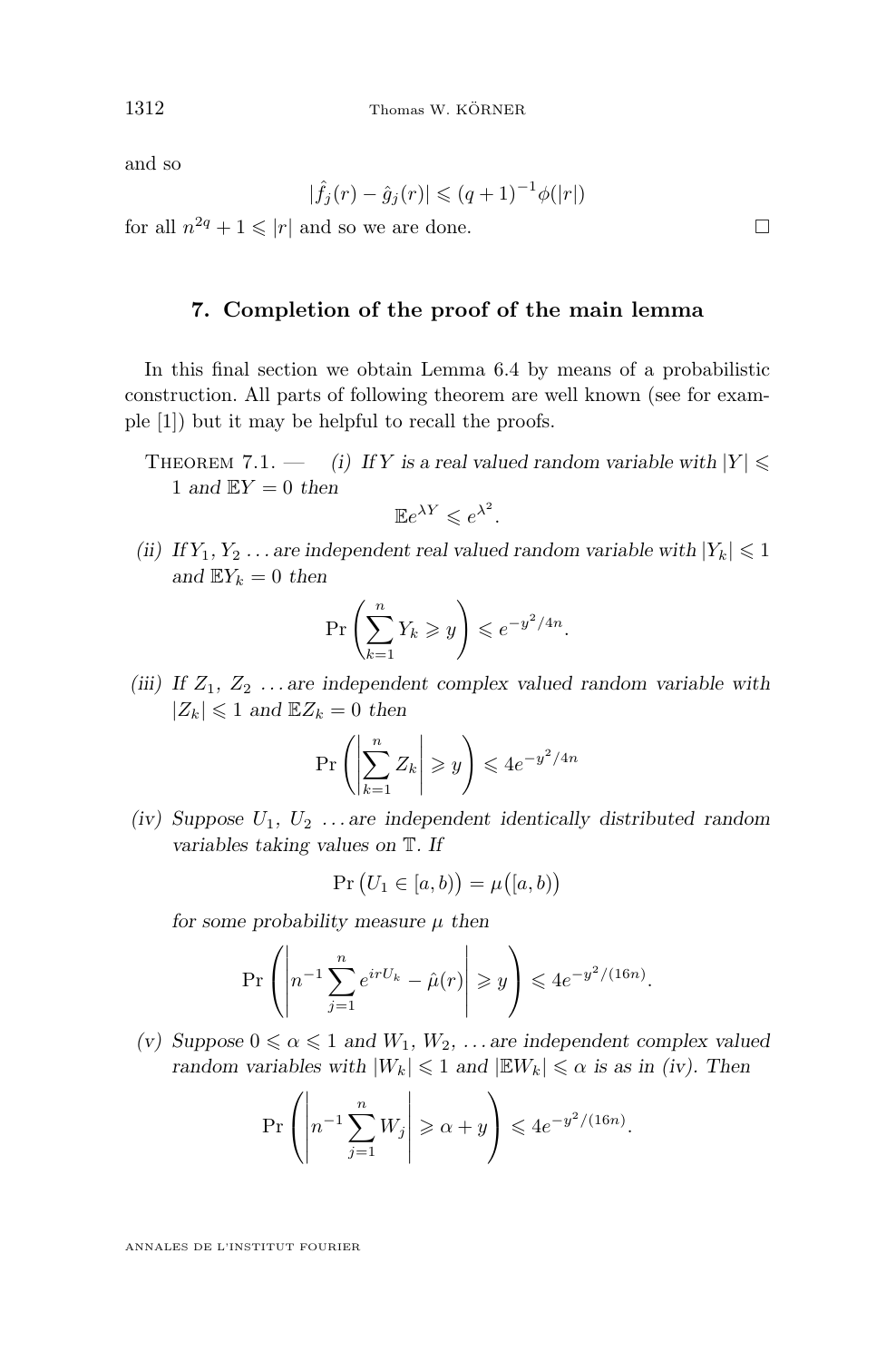<span id="page-23-0"></span>*Proof. —*

(i) The result is immediate if  $|\lambda| \geq 1$ . If  $|\lambda| \leq 1$ ,

$$
\mathbb{E}e^{\lambda Y} = \sum_{r=0}^{\infty} \mathbb{E}Y^r \frac{\lambda^r}{r!} = 1 + \sum_{r=2}^{\infty} \mathbb{E}Y^r \frac{\lambda^r}{r!} \leq 1 + \sum_{r=2}^{\infty} \frac{|\lambda|^r}{r!} \leq \sum_{r=0}^{\infty} \frac{|\lambda|^{2r}}{r!} = e^{\lambda^2}.
$$

(ii) Observe that the random variables  $e^{\lambda Y_k}$  are independent so

$$
\mathbb{E}e^{\lambda \sum_{j=1}^{n} Y_k} = \mathbb{E} \prod_{j=1}^{n} e^{\lambda Y_k} = \prod_{j=1}^{n} \mathbb{E}e^{\lambda Y_k} \leqslant e^{n\lambda^2}.
$$

Thus by a Tchebychev estimate

$$
\Pr\left(\sum_{k=1}^{n} Y_k \geqslant y\right) \leqslant e^{-\lambda y} \mathbb{E} e^{\lambda \sum_{j=1}^{n} Y_k} = e^{n\lambda^2 - \lambda y}
$$

and setting  $\lambda = y/2n$  we have the desired result.

- (iii) Apply part (ii) to  $\Re Z_k$ ,  $-\Re Z_k$ ,  $\Im Z_k$  and  $-\Im Z_k$ .
- (iv) Observe that

$$
\mathbb{E}e^{irU_k} = \hat{\mu}(r),
$$

so applying part (iii) with  $Z_k = (e^{irU_k} - \hat{\mu}(r))/2$  gives the required result.

(v) Observe that

$$
\Pr\left(\left|n^{-1}\sum_{k=1}^{n}W_k\right| \geqslant |\hat{\mu}(r)|+y\right) \leqslant \Pr\left(\left|n^{-1}\sum_{k=1}^{n}W_k\right| \geqslant |\mathbb{E}W_1|+y\right)
$$

$$
\leqslant \Pr\left(\left|n^{-1}\sum_{k=1}^{n}(W_k - \mathbb{E}W_k)\right| \geqslant y\right)
$$

$$
\leqslant 4e^{-y^2/(16n)}
$$

as in part (iv).

We now state our probabilistic version of Lemma [6.4.](#page-20-0)

LEMMA 7.2. — *Suppose the hypotheses of Lemma [6.3](#page-20-0) hold. Set*  $M =$  $\sum_{j=1}^{q+1} |m_j|$ . Then we can find  $N_0$ ,  $N_1$ ,  $B \geq 1$  and  $\gamma > 0$  with the following properties such that whenever  $n \geq N_1$  the following is true.

*Suppose*  $X_{ik}$  *are independent random variables taking values on*  $\mathbb{T}$  [1  $\leq$  $j \leqslant q+1, \ 1 \leqslant k \leqslant n$  *such that*  $X_{jk}$  *has probability density*  $||g_j||_1^{-1}g_j$ . If  $2 \leqslant j \leqslant q+1$  *take* 

$$
E_j = \{ X_{jk} : 1 \leq k \leq n \}
$$

TOME 59 (2009), FASCICULE 4

 $\Box$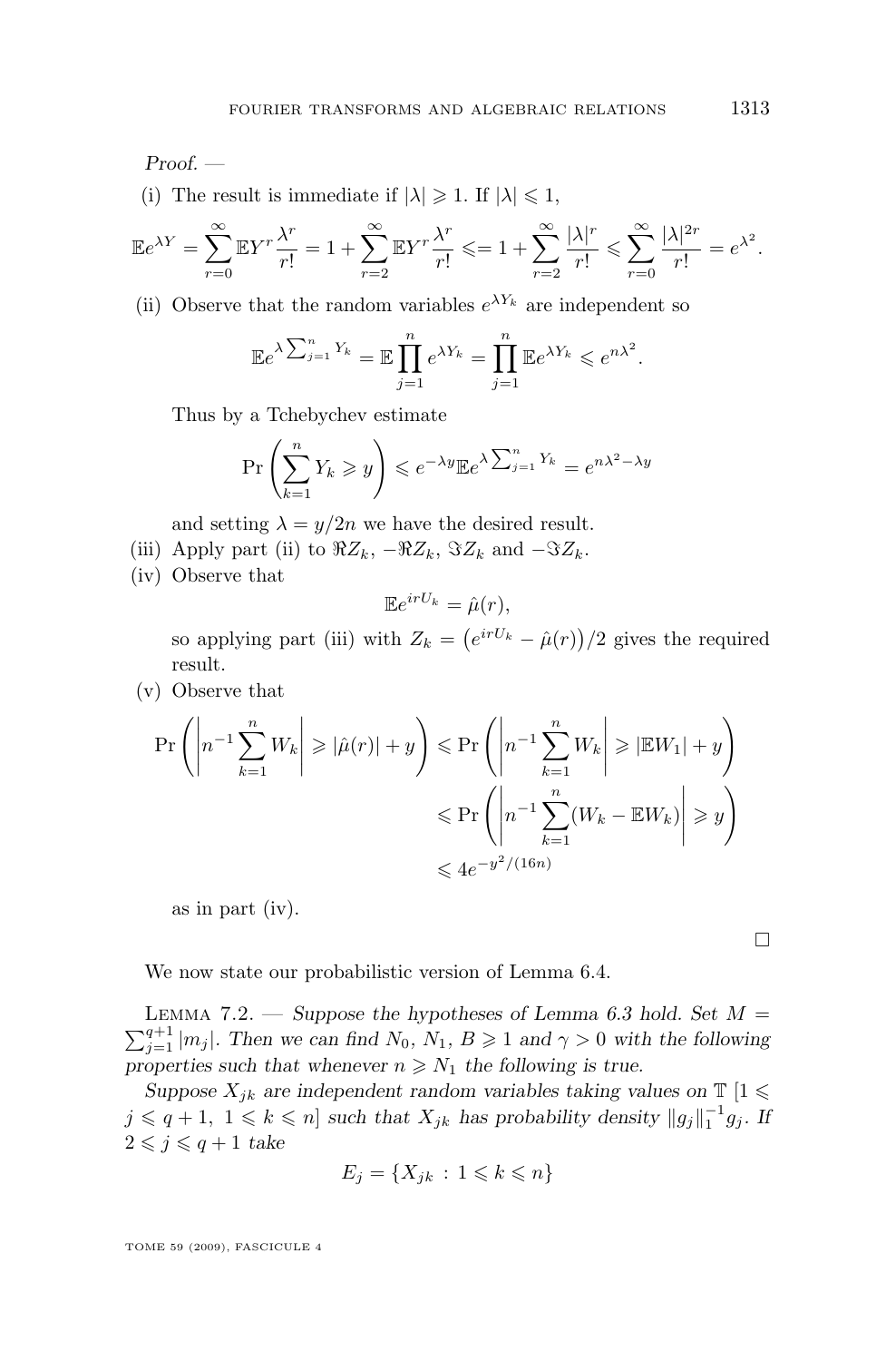*set*

$$
\tilde{E}_1 = \{ X_{jk} \, : \, 1 \leq k \leq n \}
$$

*and*

$$
E_1 = \left\{ x \in E_1 : 0 \notin [-4M\gamma n^{-q}, 4M\gamma n^{-q}] + m_1 x + \sum_{j=2}^{q+1} m_j E_j \right\}.
$$

*If we take*

$$
\mu_j = |E_j|^{-1} \|g_j\|_1 \sum_{x \in E_j} \delta_x
$$

*then, with probability at least* 1/2*, following conditions hold.*

(1) 
$$
|\hat{\mu}_j(r) - \hat{g}_j(r)| \leq 2^{-1}(q+1)^{-1}\phi(|r|)
$$
 for all  $|r| \leq N_0$ .  
\n(2)  $|\hat{\mu}_j(r)| + |\hat{g}_j(r)| \leq (q+1)^{-1}\phi(|r|)$  for all  $N_0 \leq |r| \leq n^{2(q+1)}$ .  
\n(3) If  $x_j \in E_j + [-4\gamma n^{-q}, 4\gamma n^{-q}]$ , then

$$
\sum_{j=1}^{q+1} m_j x_j \neq 0.
$$

*(4)* If  $x \in I_j$  we can find a  $y \in E_j$  with  $|x - y| < \epsilon$ .

Since any event which has strictly positive probability must have an instance Lemma [7.2](#page-23-0) follows from Lemma [6.4.](#page-20-0)

Most of Lemma [7.2](#page-23-0) is easy to prove.

Lemma 7.3. — *Suppose the hypotheses of Lemma [6.3](#page-20-0) hold. Set* M =  $\sum_{j=1}^{q+1} |m_j|$ . Then we can find  $N'_0$ ,  $N'_1$  and  $B' \geq 1$  such that whenever  $n \ge N'_1$  and  $B \ge B'$  the following is true.

*Suppose*  $X_{jk}$  *are independent random variables taking values on*  $\mathbb{T}$  [1  $\leq$  $j \leqslant q+1, \ 1 \leqslant k \leqslant n$  *such that*  $X_{jk}$  *has probability density*  $||g_j||_1^{-1}g_j$  *and suppose*  $\gamma > 0$ *. If*  $2 \leq j \leq q + 1$  *take* 

$$
E_j = \{ X_{jk} : 1 \leq k \leq n \}
$$

*set*

$$
\tilde{E}_1 = \{X_{jk} \,:\, 1 \leqslant k \leqslant n\}
$$

*and*

$$
E_1 = \left\{ x \in E_1 : 0 \notin [-4M\gamma n^{-q}, 4M\gamma n^{-q}] + m_1 x + \sum_{j=2}^{q+1} m_j E_j \right\}.
$$

*If we take*

$$
\mu_j = |E_j|^{-1} \|g_j\|_1 \sum_{x \in E_j} \delta_x
$$

*then, with probability at least* 3/4*, the following conditions hold.*

<span id="page-24-0"></span>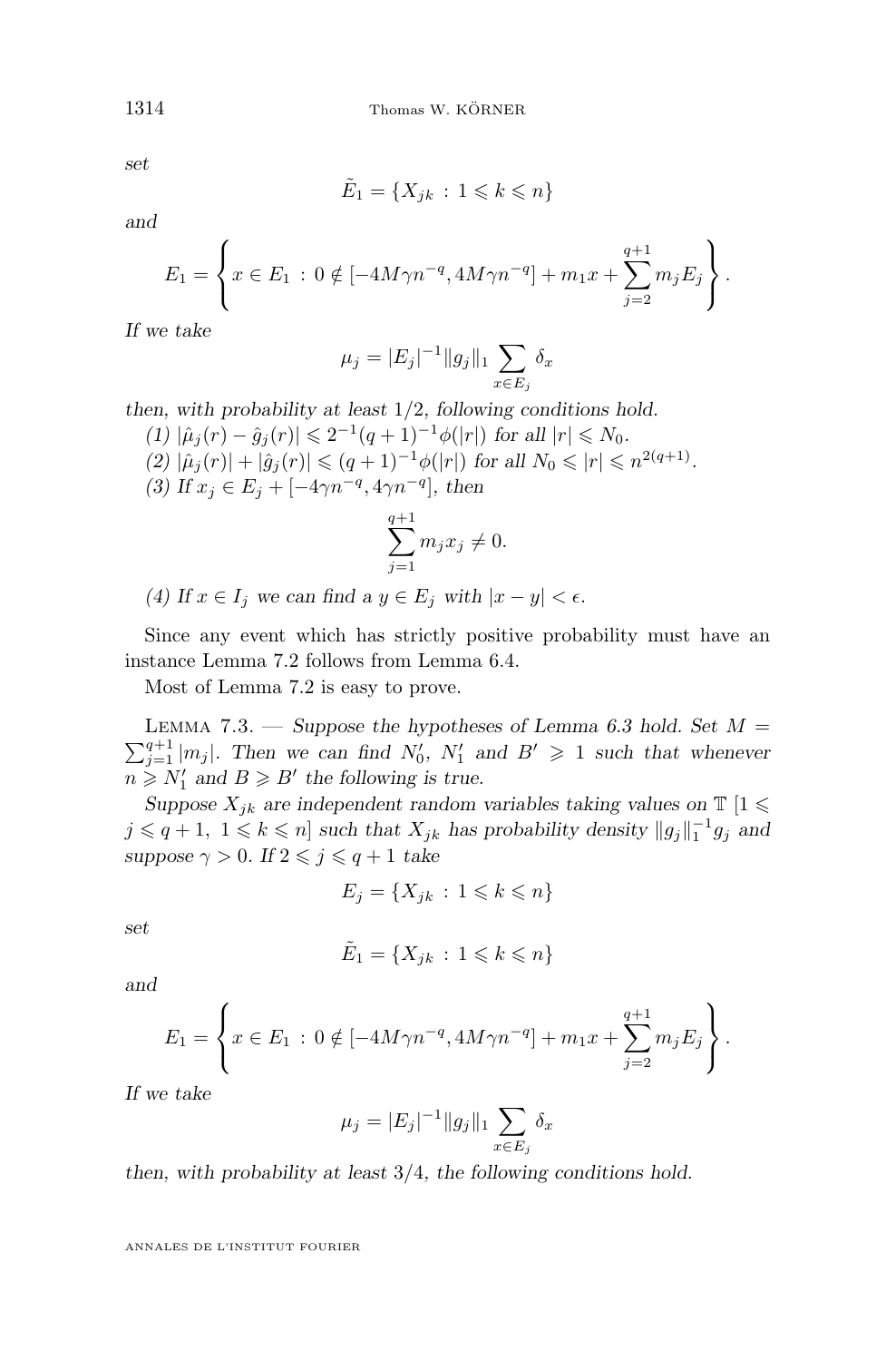- $(1)'$   $|\hat{\mu}_j(r)-\hat{g}_j(r)| \leqslant 2^{-1}(q+1)^{-1}\phi(|r|)$  for all  $|r| \leqslant N'_0$  and  $2 \leqslant j \leqslant q+1$ *.*
- $(2)' |\hat{\mu}_j(r)| + |\hat{g}_j(r)| \leq (q+1)^{-1} \phi(|r|)$  *for all*  $N_0 \leq r \leq n^{2(q+1)}$  *and*  $2 \leq i \leq q+1$ . *(3) If*  $x_j \text{ ∈ } E_j + [-4\gamma n^{-q}, 4\gamma n^{-q}],$  then  $\sum^{q+1}$  $j=1$  $m_jx_j\neq 0.$

*(4)*<sup>*I*</sup> If  $2 \le j \le q + 1$  *and*  $x \in I_j$  *we can find a*  $y \in E_j$  *with*  $|x - y| < \epsilon$ *.* 

*Proof. —* Observe that (3) is always true by virtue of the definition of  $E_1$ . The weak law of large numbers tells us that, provided only that n is large enough, condition  $(4)'$  will hold with probability at least  $7/8$ .

Since  $g_j$  is once continuously differentiable we can find a  $C_j$  such that

$$
|\hat{g_j}(r)| \leqslant C_j |r|^{-1}
$$

for all  $|r| > 0$  and so we can find an  $N'_0$  such that

$$
|\hat{g}_j(r)| \leq 4^{-1}(q+1)^{-1}\phi(|r|)
$$

for all  $|r| \le N'_0$  and  $2 \le j \le q+1$ .

By Theorem [7.1](#page-22-0)

$$
\Pr\left(|\hat{\mu}_j(r) - \hat{g}_j(r)| \ge Bn^{-1/2}(\log n)^{1/2}\right)
$$
  
= 
$$
\Pr\left(\left|n^{-1}\sum_{k=1}^n e^{irX_k} - \hat{\mu}(r)\right| \ge Bn^{-1/2}(\log n)^{1/2}\right)
$$
  
\$\le A e^{-B \log n/(16n)}.\$

Thus, if we choose  $B \ge 64(q+1)$ , we have

$$
Pr (|\hat{\mu}_j(r) - \hat{g}_j(r)| \geq Bn^{-1/2} (\log n)^{1/2}) \leq 4n^{-4(q+1)}
$$

for all r and all  $2 \leq j \leq q+1$ . Thus provided only that n is large enough,

$$
Pr (|\hat{\mu}_j(r) - \hat{g}_j(r)| \ge Rn^{-1/2} (\log n)^{1/2}) \le 4n^{-4(q+1)}
$$

will hold with probability at least 7/8.

Using the results of the two previous paragraphs we see that conditions  $(1)'$  and  $(2)'$  will both hold (with probability at least 7/8) provided only that *n* is large enough. The result follows.

We now prove the harder part of Lemma [7.2.](#page-23-0)

LEMMA 7.4. — *Suppose the hypotheses of Lemma [6.3](#page-20-0) hold. Set*  $M =$  $\sum_{j=1}^{q+1} |m_j|$ . Then we can find  $N_0'', N_1'', B'' \geq 1$  and  $\gamma > 0$  such that when $e^{i\theta}$  *ever*  $n \ge N_1''$  and  $B \ge B_1$  the following is true.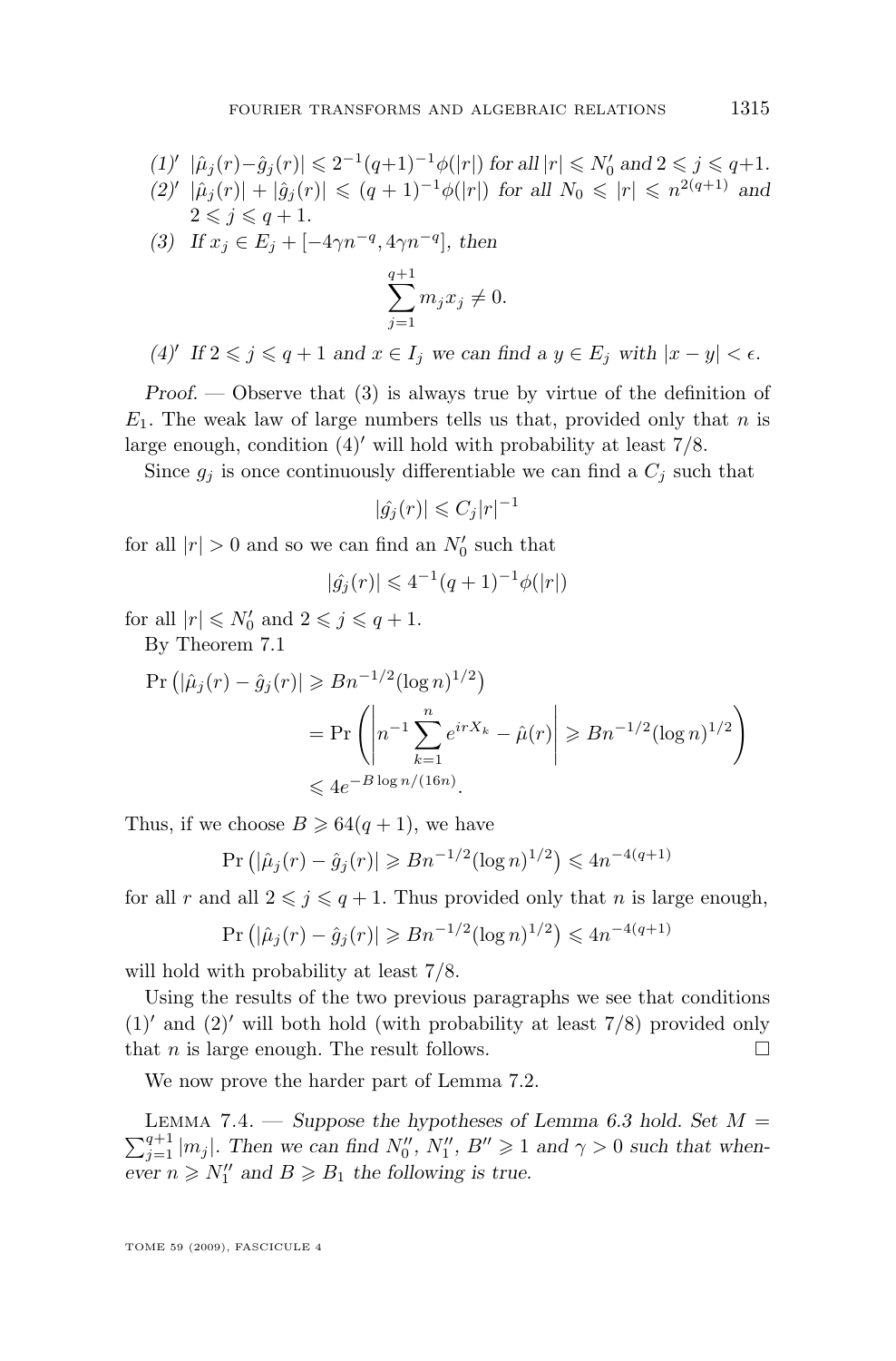*Suppose*  $X_{jk}$  *are independent random variables taking values on*  $\mathbb{T}$  [1  $\leq$  $j \leqslant q+1, \ 1 \leqslant k \leqslant n$  *such that*  $X_{jk}$  *has probability density*  $||g_j||_1^{-1}g_j$ . If  $2 \leq j \leq q+1$  *take* 

$$
E_j = \{ X_{jk} : 1 \leq k \leq n \}
$$

*set*

$$
\tilde{E}_1 = \{ X_{jk} \, : \, 1 \leq k \leq n \}
$$

*and*

$$
E_1 = \left\{ x \in \tilde{E}_1 : 0 \notin [-4M\gamma n^{-q}, 4M\gamma n^{-q}] + m_1 x + \sum_{j=2}^{q+1} m_j E_j \right\}.
$$

*If we take*

$$
\mu_1 = |E_1|^{-1} \|g_j\|_1 \sum_{x \in E_1} \delta_x
$$

*then, with probability at least* 3/4*, following conditions hold.*

 $(1)'' |\hat{\mu}_1(r) - \hat{g}_1(r)| \leq 2^{-1}(q+1)^{-1}\phi(|r|)$  for all  $|r| \leq N_0''$ .  $(2)'' |\hat{\mu}_1(r)| + |\hat{g}_1(r)| \leq (q+1)^{-1} \phi(|r|)$  *for all*  $N_0'' \leq r \leq n^{2(q+1)}$ *. (4)*<sup>*II*</sup> *If*  $x \in I_1$  *we can find a*  $y \in E_1$  *with*  $|x - y| < \epsilon$ *.* 

*Proof. —* Let

$$
E_* = E_1 \setminus \tilde{E}_1
$$
  
= 
$$
\left\{ x \in \tilde{E}_1 : 0 \in [-4M\gamma n^{-q}, 4M\gamma n^{-q}] + m_1 x + \sum_{j=2}^{q+1} m_j E_j \right\}
$$

and

$$
\tau = n^{-1} \|g\|_1 \sum_{x \in E_*} \delta_x.
$$

The main step of the proof involves finding an upper bound for  $\hat{\tau}(r)$  which holds with high probability independent of the choice of  $\gamma$ .

First observe that, if we set  $W_k = e^{irX_{1k}}$  when  $X_{1k} \in E_*$  and  $W_k = 0$ otherwise, then

$$
\hat{\tau}(r) = \|g\|_1 \sum_{k=1}^n Z_k
$$

the  $W_k$  satisfy the conditions of Theorem [7.1](#page-22-0) (v).

Since  $X_{2k}$  has density function  $g_2/||g_2||_1$  it follows that, to first order in δt

$$
Pr(m_2X_{2k} \in [t, t + \delta t]) = G(t)\delta t
$$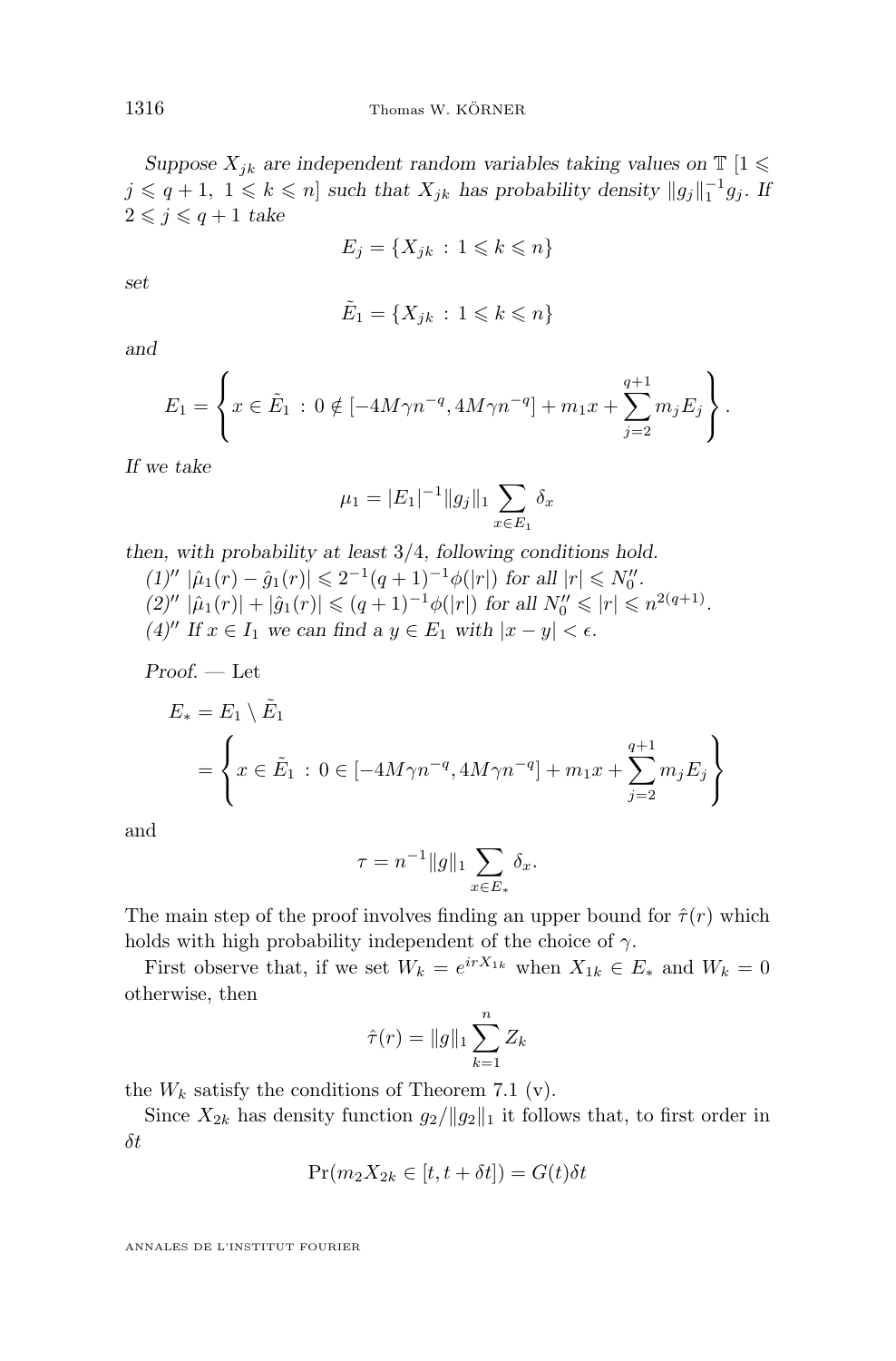where  $G$  is differentiable density function with first and second derivatives bounded by some  $K_1$  depending only on  $m_2$  and  $q_2$ . Thus

$$
Pr(m_2 X_{2k} \in [t, t + \delta t] : \text{ for some } 1 \leq k \leq n) = nG(t)\delta t
$$

to first order in  $\delta t$  and

$$
\Pr\left((m_2E_2+m_3E_3+\cdots+m_{q+1}E_{q+1})\cap[t,t+\delta t]\neq\emptyset\right)=nG*H(t)\delta t
$$

for some H. We observe that  $G * H$  is differentiable density function with first and second derivatives bounded by  $K_1$ . It follows that, if t is fixed

$$
\Pr\left((t+m_2E_2+m_3E_3+\cdots+m_{q+1}E_{q+1})\cap[-4M\gamma n^{-q},4M\gamma n^{-q}]\neq\emptyset\right)=F_{\gamma}(t)
$$

where  $F_{\gamma}$  has continuous first and second derivatives bounded by  $||F||_{\gamma}^{-1}K_1$ . Thus the density function  $G_{\gamma}$  of  $X_{11}$  given that

$$
(m_1X_{11} + m_2E_2 + m_3E_3 + \dots + m_{q+1}E_{q+1}) \cap [-4M\gamma n^{-q}, 4M\gamma n^{-q}] \neq \emptyset
$$

has a continuous derivative bounded by  $K_2$ , where  $K_2$  is independent both of  $\gamma$  and n.

We now have

$$
|\mathbb{E}W_k| = \Pr(W_k \neq 0) \big| \mathbb{E}(W_k|W_k \neq 0) \big| = |\hat{G}_{\gamma}(r)| \leqslant \frac{K_2}{|r|}
$$

for  $r \neq 0$ . Using Theorem [7.1](#page-22-0) (v), we see that that, if take  $B \geq 64(q + 1)$ then provided we take *n* large enough, there is a probability at least  $31/32$ that

(1) 
$$
|\hat{\tau}(r)| \leqslant K_2 |r|^{-1} + B n^{-1/2} (\log n)^{1/2}
$$

for all  $1 \leqslant |r| \leqslant n^{2(q+1)}$ .

Next we observe that

$$
Pr(X_{1k} \in E_*) \leqslant n^q \times (8M\gamma n^{-q}) = 8M\gamma
$$

so the expected number of points in  $E^*$  is no greater than  $8M\gamma$ . Since

$$
y\Pr(Y \geq y) \leq \mathbb{E}Y,
$$

it follows that given  $\eta > 0$  (to be fixed later) we can choose  $\gamma$  so small that with probability at least  $31/32 E^*$  contains at most  $\eta n$  points and so

$$
\|\tau\| \leqslant \eta \|g\|_1.
$$

If we set

$$
\mu = n^{-1} \|g\|_1 \sum_{x \in E_1} \delta_x,
$$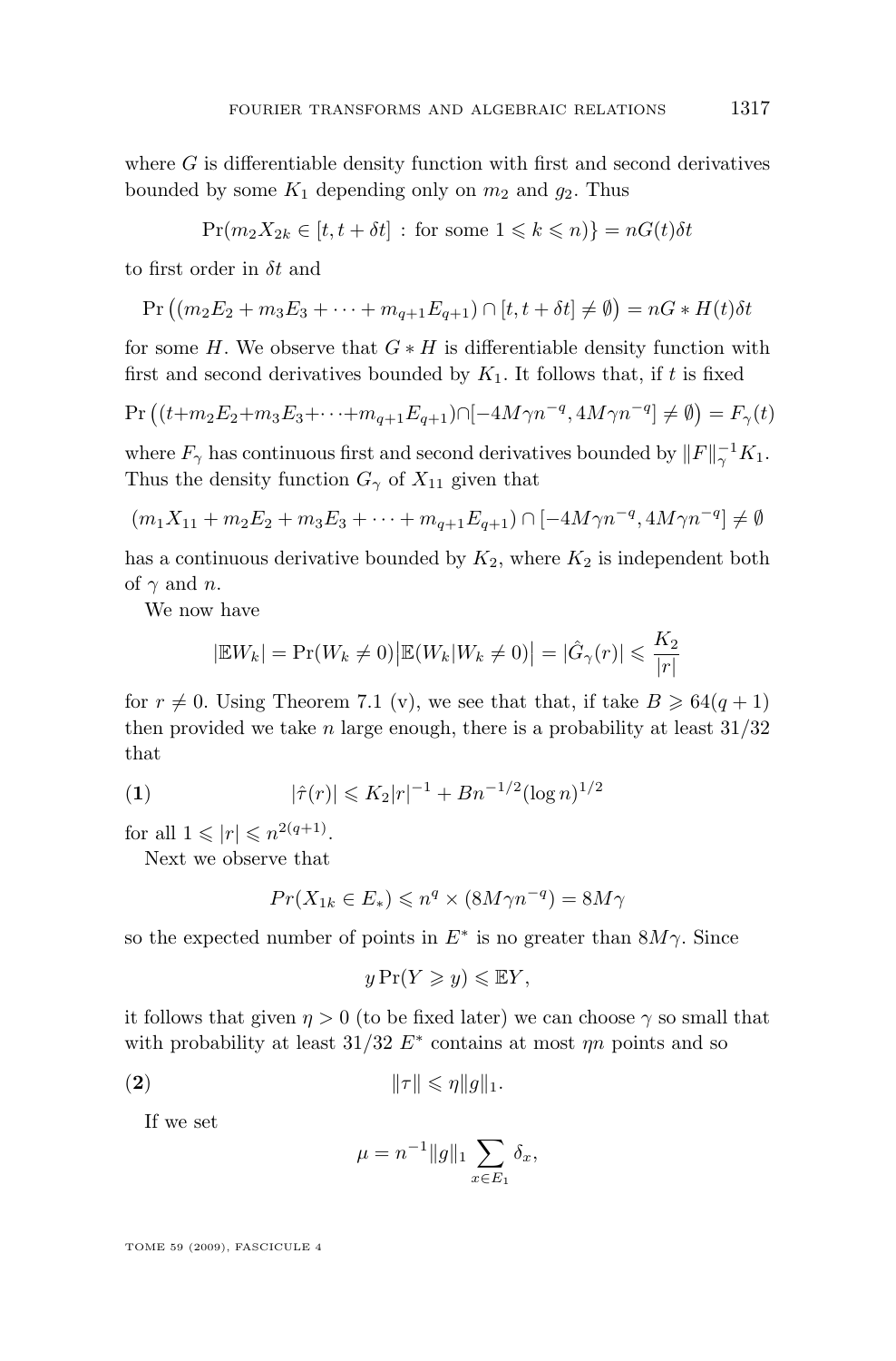<span id="page-28-0"></span>the argument of Lemma [7.3](#page-24-0) shows that, provided that  $n$  is large enough, then with probability at least 31/32,

(3) 
$$
|\hat{\mu}(r) - \hat{g}_1(r)| \leqslant Bn^{-1/2}(\log n)^{1/2}
$$

for all  $|r| \leq n^{2(q+1)}$ . Since  $g_1$  is continuously differentiable there exists a C such that  $|\hat{g}_1(r)| \leqslant C|r|^{-1}$  for  $r \neq 0$ .

For the moment we suppose simply that  $\eta \leq 1/2$ . Since

$$
\mu_1 = (\|g\|_1 - \|\tau\|)^{-1}(\mu - \tau)
$$

it follows that, if  $(1)$ ,  $(2)$  and  $(3)$  hold

$$
|\hat{\mu}_1(r)| + |\hat{g}_1(r)| \leq 2(|\hat{\mu}(r)| + |\hat{\tau}(r)) + |\hat{g}_1(r)|
$$
  
\n
$$
\leq 2(|\hat{\mu}(r) - \hat{g}_1(r)| + |\hat{\tau}(r)) + 3|\hat{g}_1(r)|
$$
  
\n
$$
\leq 4Bn^{-1/2}(\log n)^{1/2} + \frac{2K_2 + C}{|r|}
$$

for all  $|r| \leq n^{2(q+1)}$ . Thus we can find  $N_0''$  independent of  $\eta$  (provided  $n < 1/2$ ) such that, if (1), (2) and (3), hold

$$
|\hat{\mu}_1(r)| + |\hat{g}_1(r)| \leq 4^{-1}(q+1)^{-1}\phi(|r|)
$$

for all  $|r| \geq N_0''$ .

Once  $N_0^{\prime\prime}$  is fixed, we see that, provided only that  $\eta$  (and so  $\gamma$ ) is taken sufficiently small, we will have

$$
|\hat{\mu}_1(r) - \hat{\mu}(r)| \le Bn^{-1/2}(\log n)^{1/2}
$$

for all  $|r| \le N_0'$  and so

$$
|\hat{\mu}_1(r) - \hat{g}_1(r)| \leq 2^{-1}(q+1)^{-1}\phi(|r|)
$$

for all  $|r| \le N_0''$  whenever (2) (3) hold and n is sufficiently large.

Once  $\gamma$  is fixed, the weak law of large numbers tells us that, provided only that n is large enough, condition  $(4)$ <sup>n</sup> will hold with probability at least 31/32. Thus, provided only that n is large enough  $(1)$ ,  $(2)$ ,  $(3)$  and  $(4)$ <sup>n</sup> will hold simultaneously with probability at least  $7/8$  and imply the conclusions of the lemma.  $\Box$ 

#### BIBLIOGRAPHY

- [1] J. P. Kahane, *Some random series of functions*, Second edition. Cambridge Studies in Advanced Mathematics, no. 5, Cambridge University Press, Cambridge, 1985.
- [2] R. Kaufman, "A functional method for linear sets", *Israel J. Math.* **5** (1967), p. 185- 187.
- [3] ——— , "Small subsets of finite Abelian groups", *Annales de l'Institut Fourier* **18** (1968), p. 99-102.